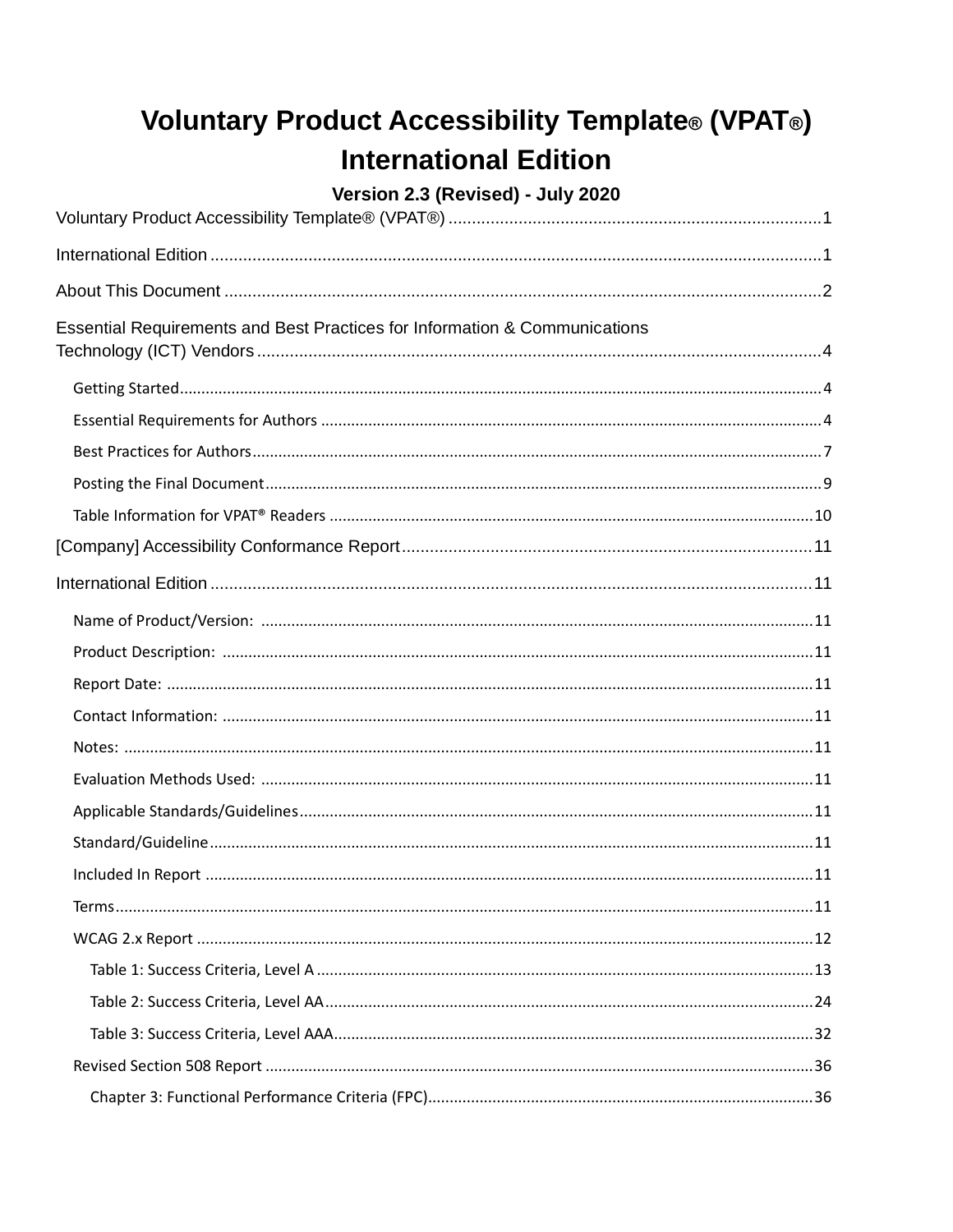# **About This Document**

<span id="page-1-0"></span>The VPAT is provided in four editions based on the guidelines/standards being evaluated. The editions are WCAG, Revised 508, EN 301 549 and International that includes all of the standards.

This is the International edition of the VPAT. It includes the following standards/guidelines:

- [Web Content Accessibility Guidelines 2.0](http://www.w3.org/TR/2008/REC-WCAG20-20081211)
- [Web Content Accessibility Guidelines 2.1;](https://www.w3.org/TR/WCAG21) use is optional; included for reference purposes
- [Revised Section 508 standards published January 18, 2017 and corrected January 22, 2018](https://www.access-board.gov/guidelines-and-standards/communications-and-it/about-the-ict-refresh/final-rule/text-of-the-standards-and-guidelines)
- EN 301 549 Accessibility requirements suitable for public procurement of ICT products and [services in Europe,](https://www.etsi.org/deliver/etsi_en/301500_301599/301549/02.01.02_60/en_301549v020102p.pdf) - V2.1.2 (2018-08)

If you do not need to report on all the standards/guidelines then use the appropriate standard-specific VPAT edition found on the [ITI Accessibility web page.](https://www.itic.org/policy/accessibility/vpat)

This document is broken into two main sections:

- Essential Requirements and Best Practices for using the VPAT<sup>®</sup> to complete an Accessibility Conformance Report
	- The VPAT Template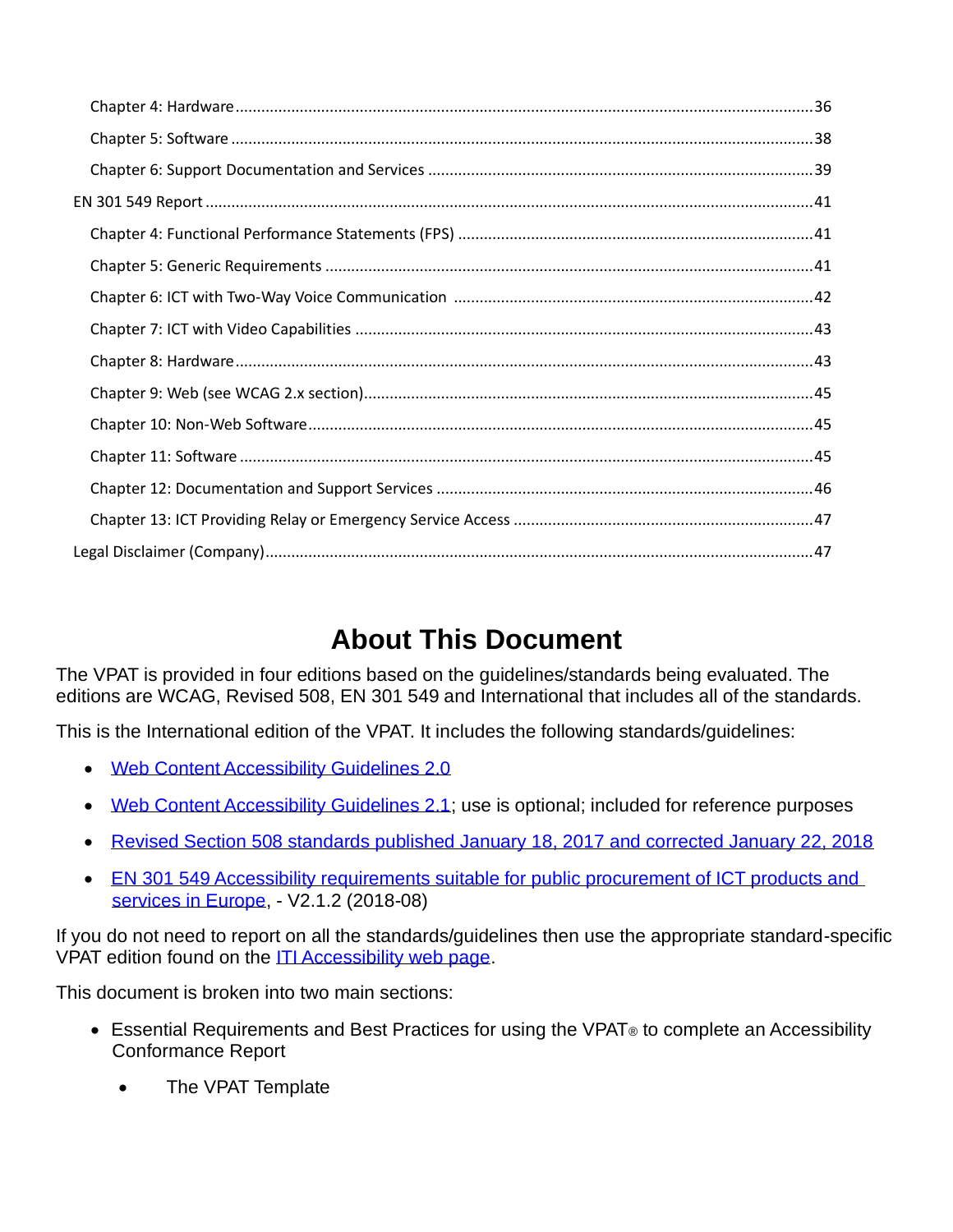Please carefully review the Essential Requirements and Best Practices sections before using the VPAT to create an Accessibility Conformance Report. "Voluntary Product Accessibility Template" and "VPAT," including the template format, are Federally Registered Service Marks of the Information Technology Industry Council (ITI). VPAT users agree not to deviate materially from the template format provided by ITI, and to use the service mark ("®") where appropriate.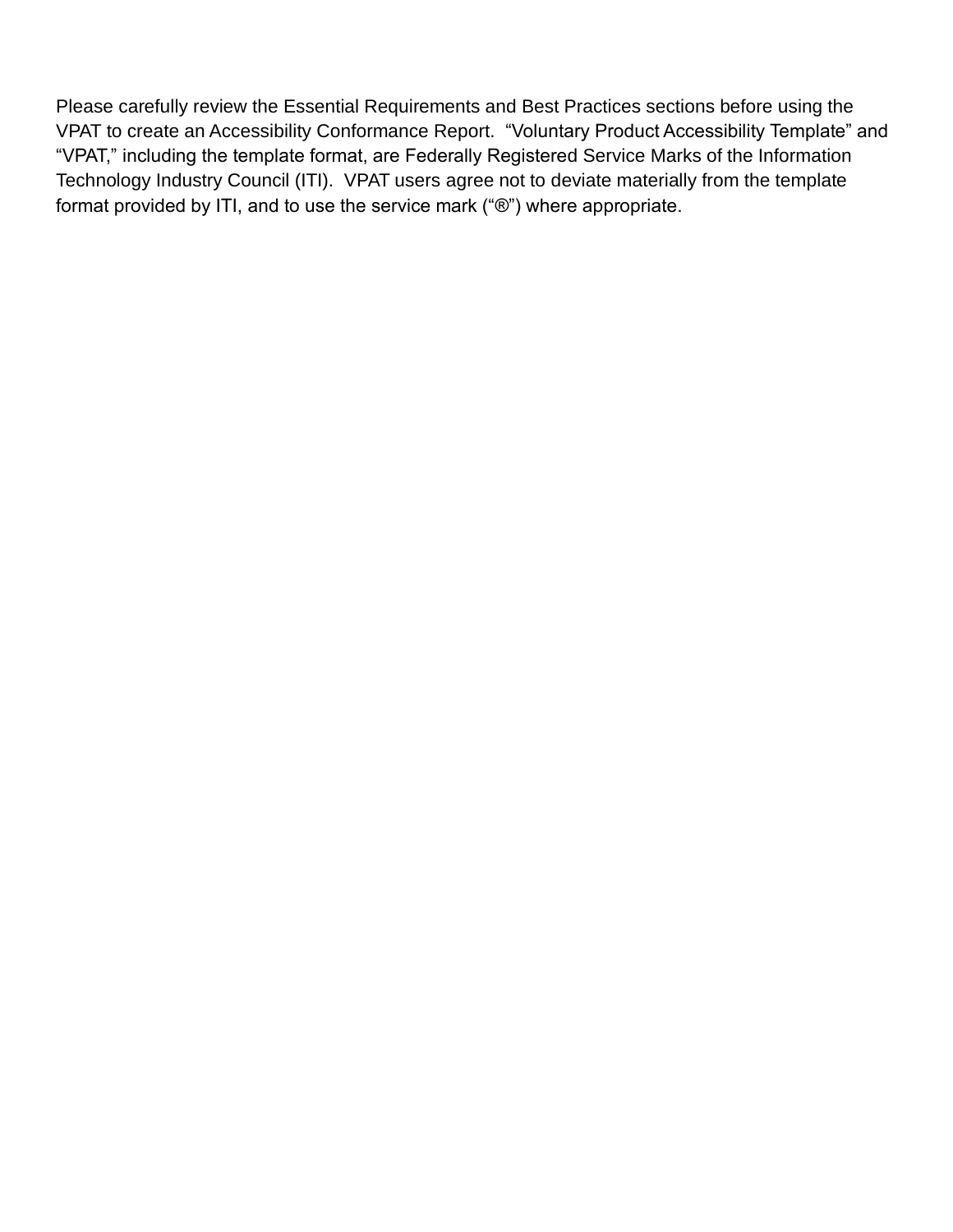## <span id="page-3-0"></span>**Essential Requirements and Best Practices for Information & Communications Technology (ICT) Vendors**

This section provides guidance for reporting product conformance for three major accessibility standards and guidelines using the VPAT**®** to produce the Accessibility Conformance Report. Deviating from these guidelines precludes vendors from referencing the template by name and/or the VPAT acronym. The purpose of these essential requirements and best practices are to promote accurate and consistent reporting of product accessibility information.

The VPAT is a template used to document a product's conformance with accessibility standards and guidelines. The purpose of the VPAT is to assist customers and buyers in making preliminary assessments regarding the availability of commercial "Electronic and Information Technology," also referred to as "Information and Communication Technology" (ICT) products and services with features that support accessibility.

# <span id="page-3-1"></span>**Getting Started**

- 1. Before creating a report, read all of the materials provided in this document.
- 2. The Information Technology Industry Council (ITI) provides the VPAT. Use of the template and service mark does not require membership in ITI.
- 3. Determine which accessibility standards/guidelines will be included in the product conformance report.
- 4. It is the vendor's responsibility to maintain the integrity of the data in the report.

# <span id="page-3-2"></span>**Essential Requirements for Authors**

The following are the minimum requirements to be a VPAT**®**.

- 1. The VPAT name and template are registered service marks of ITI. Use of the VPAT template and name requires the inclusion of the registered service mark (i.e., "VPAT**®"**). Users of the VPAT agree not to deviate from the Essential Requirements for Authors.
- 2. The template file can be used as is or replicated in a different delivery format, for example as HTML or PDF. The final conformance report must be accessible.
- 3. A report may contain a minimum of one applicable Standard/Guideline or any combination of the three Standards/Guidelines that are applicable to the product being reported.
- 4. A report must contain the following content at a minimum:
	- **Report Title**  In the heading format of "[Company Name] Accessibility Conformance Report"
	- **VPAT Heading Information**  Template version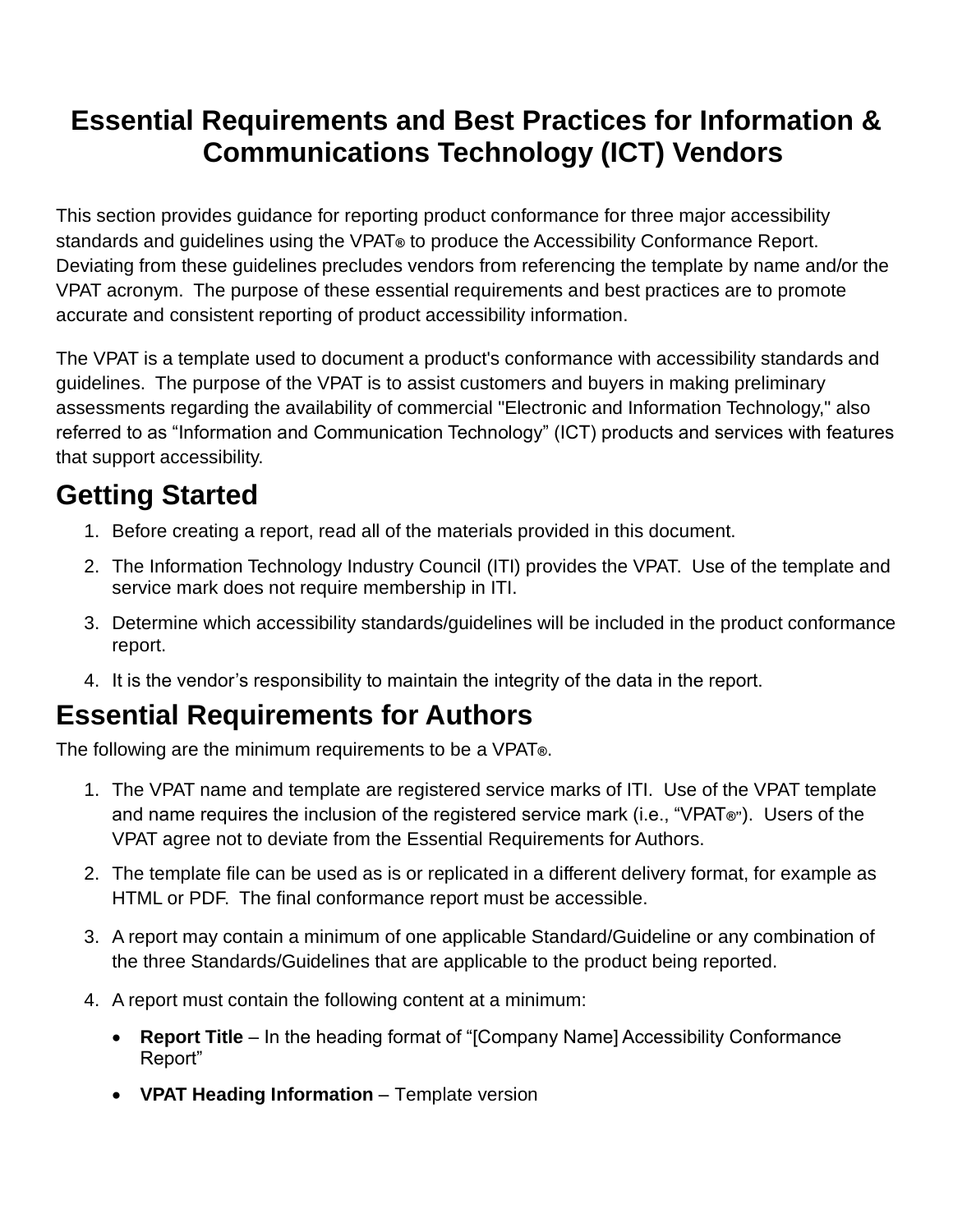- **Name of Product/Version** Name of Product being reported, including version of the product
- **Product Description**  A brief description of the product
- **Report Date**  Date of report publication. At a minimum, provide the month and year of the report publication. For example, "May 2016". If date is included ensure it is clear "4 May 2016" or "May 4, 2016".
- **Contact Information** Contact Information for follow-up questions. Listing an email is sufficient.
- **Notes**  Any details or further explanation about the product or the report. This section may be left blank.
- **Evaluation Methods Used**  Include a description of what evaluation methods were used to complete the VPAT for the product under test.
- **Applicable Standards/Guidelines**  A clear indication of which Standards/Guidelines this Conformance Report covers.
	- The list must include only the Standards/Guidelines that were used to develop the product.
	- A report must contain a minimum of one Standard/Guideline or any combination of the three Standards.
	- **The applicable Standards/Guidelines that may be included are:** 
		- [Revised Section 508 standards](https://www.access-board.gov/guidelines-and-standards/communications-and-it/about-the-ict-refresh/final-rule/text-of-the-standards-and-guidelines) the U.S. Federal accessibility standard, published by the U.S. Access Board in the Federal Register on January 18, 2017 and corrected on January 22, 2018
		- [Web Content Accessibility Guidelines 2.0](http://www.w3.org/TR/2008/REC-WCAG20-20081211) or WCAG 2.0 (ISO/IEC 40500)  $\mathbf{r}$
		- [Web Content Accessibility Guidelines 2.1](https://www.w3.org/TR/WCAG21) or WCAG 2.1
		- **EN 301 549 Accessibility requirements suitable for public procurement of ICT products and** [services in Europe,](https://www.etsi.org/deliver/etsi_en/301500_301599/301549/02.01.02_60/en_301549v020102p.pdf) V2.1.2 (2018-08)
		- This information can be in a table format at the top of the report with the table heading 'Standards/Guidelines' and the reported Standards/Guidelines identified.
		- Alternatively, the Standard/Guideline being reported can be clearly identified in the introductory text of the report. If multiple Standards or Guideline tables are included, each table should also be clearly identified as to the Standard or Guideline the criteria that table represents.
- **Terms**  Conformance level terms description section
- **Tables for Each Standard or Guideline**  Tables showing the responses to the criteria.
- 5. WCAG Conformance Information The answers in the WCAG success criteria are based on the level of conformance being reported (Level A, AA or AAA).
	- These tables are used to answer:
		- Revised Section 508:  $\blacksquare$ 
			- Chapter 5 Software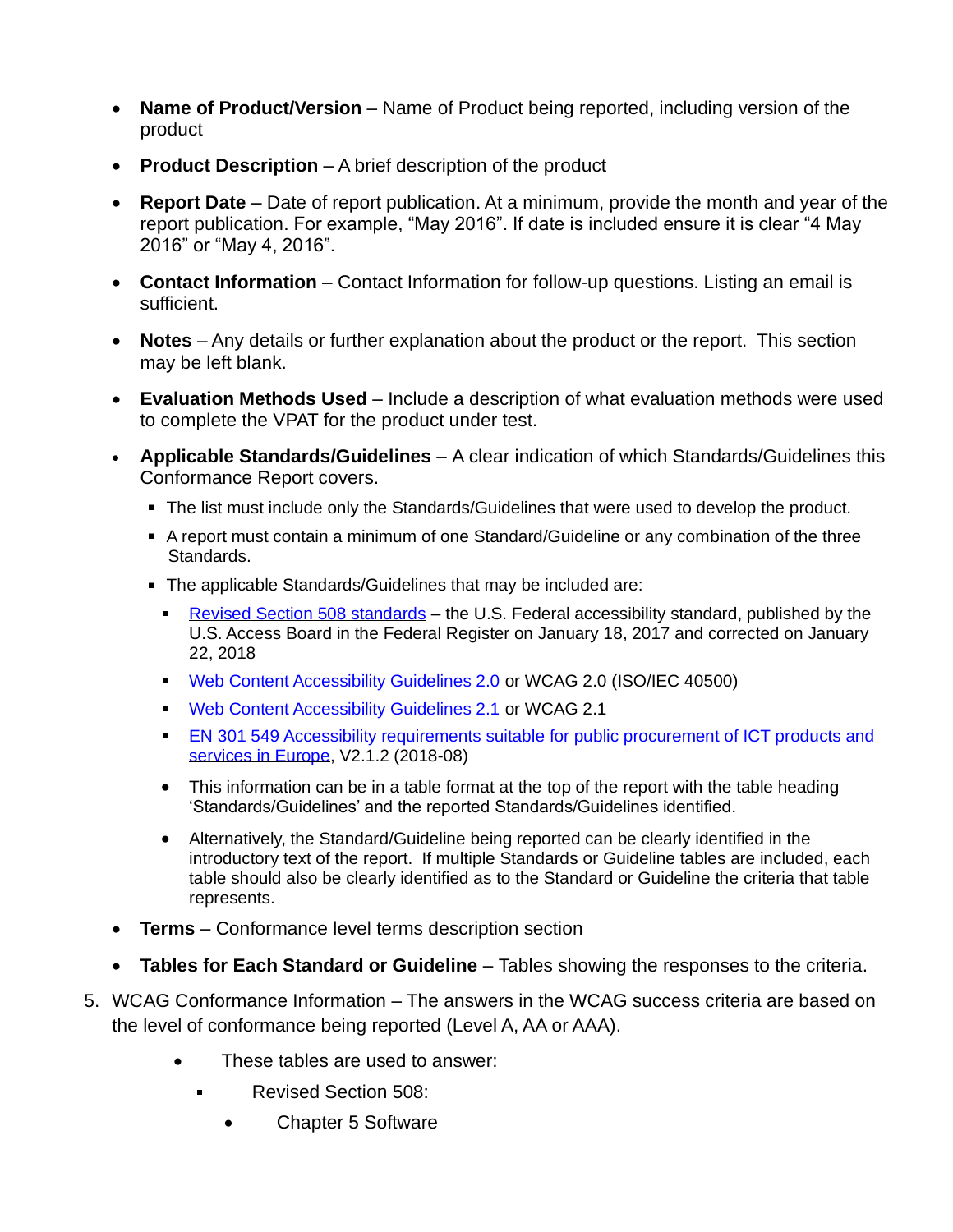- Chapter 6 Support Documentation
	- o EN 301 549 Standard:
- Chapter 9 Web
- Chapter 10 Non-Web
- Chapter 11 Software
- Chapter 12 Documentation and Support Services
- o The selected levels of WCAG 2.x Guidelines.
- o The WCAG 2.1 conformance information can be included as a separate table which is referenced from the EN 301 549 responses, or as responses to specific criteria within the EN 304 549 table that map to WCAG success criteria.
- $\circ$  If using a summary table, due to answers applying to multiple criteria, when answering for the Revised Section 508 or EN 301 549, the answers need to be clear in what individual criteria the answer applies to. It is possible to either use a summary, selecting the worst case for the criteria, or to have separate answers or even tables for software, support documentation, authoring tools, etc., so long as the methodology used is made clear.
- $\circ$  If not completing a set of Standards such as Section 508 or EN 301 549, then remove the breakdown information and answer only for the WCAG criteria.
- $\circ$  When reporting on WCAG 2.0 criteria it is acceptable to remove the WCAG 2.1-specific criteria from the table. These are marked '2.1 only' within the row.
- 6. Conformance Levels The report must list the definition of the terms used in the Conformance Level column. ITI recommends the following terms. If a vendor deviates from the ITI definitions, the vendor shall reference this change in the heading Notes section. If a term is not used it can be removed from the list. The ITI definitions are:
	- **Supports: The functionality of the product has at least one method that meets the criterion without known defects or meets with equivalent facilitation.**
	- **Partially Supports: Some functionality of the product does not meet the criterion.**
	- **Does Not Support: The majority of product functionality does not meet the criterion.**
	- **Not Applicable: The criterion is not relevant to the product.**
	- **Not Evaluated: The product has not been evaluated against the criterion. This can only be used in WCAG 2.x Level AAA.**

**Note: When filling in the WCAG tables, a response may use 'Supports' where one might otherwise be inclined to use 'Not Applicable'. This is in keeping with [WCAG 2.0](https://www.w3.org/TR/UNDERSTANDING-WCAG20/conformance.html)  [Understanding Conformance:](https://www.w3.org/TR/UNDERSTANDING-WCAG20/conformance.html) 'This means that if there is no content to which a success criterion applies, the success criterion is satisfied.**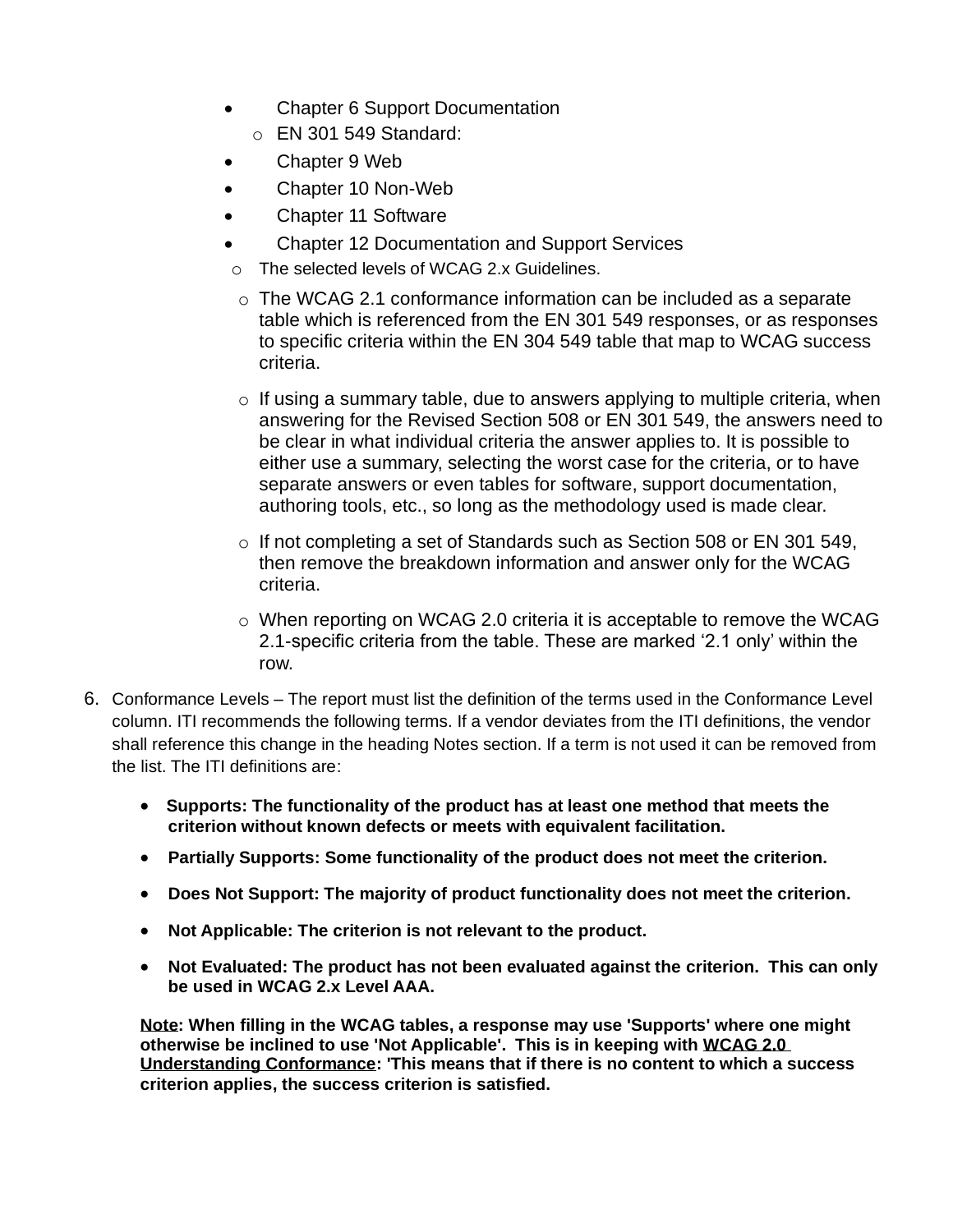- 7. Remarks and Explanations Detailed remarks should be provided in the Remarks and Explanations column to justify your answer in the Conformance Level column.
	- When the conformance level is 'partially supports' or 'does not support', the remarks should identify:
		- 1. The functions or features with issues
		- 2. How they do not fully support
		- If the criterion does not apply, explain why.
		- If an accessible alternative is used, describe it.
- 8. In the Section 508 tables, when subsections of criteria do not apply to the product, the section may be summarized or removed as long as an explanation is provided explaining why a criterion does not apply. Another alternative is to leave the table and add a summary why the section doesn't apply. For example, in Chapter 5 the criteria in 502 and 503 will not apply to a web only application, thus those sections can be removed with a summary in the notes for the chapter, or a row in the table.

#### <span id="page-6-0"></span>**Best Practices for Authors**

ITI suggests that authors adopt the following best practices when using the VPAT**®** to create an Accessibility Conformance Report.

- **Branding Header:** Company logo or branding information
- **Date Changes:** If a report is revised, change the report date and explain the revision in the Notes section. Alternately, create a new report and explain in the Notes section that it supersedes an earlier version of the report.
- **Notes:** Add any notes applicable to product or the report
	- Additional information about the product version that the document references
	- Any revisions to the document
	- Links to any related documents
	- Additional information describing the product
	- Additional information about what the document does or does not cover
	- Information suggested by the WCAG 2.0 Conformance Claim
	- Information needed to satisfy ISO/IEC 17050-1:2004, Supplier's Declaration of Conformity
- **Evaluation Methods Used –** Information to enter may include the following:
	- Testing is based on general product knowledge
	- Similar to another evaluated product
	- Testing with assistive technologies
	- Published test method (provide name, publisher, URL link)
	- Vendor proprietary test method
	- Other test method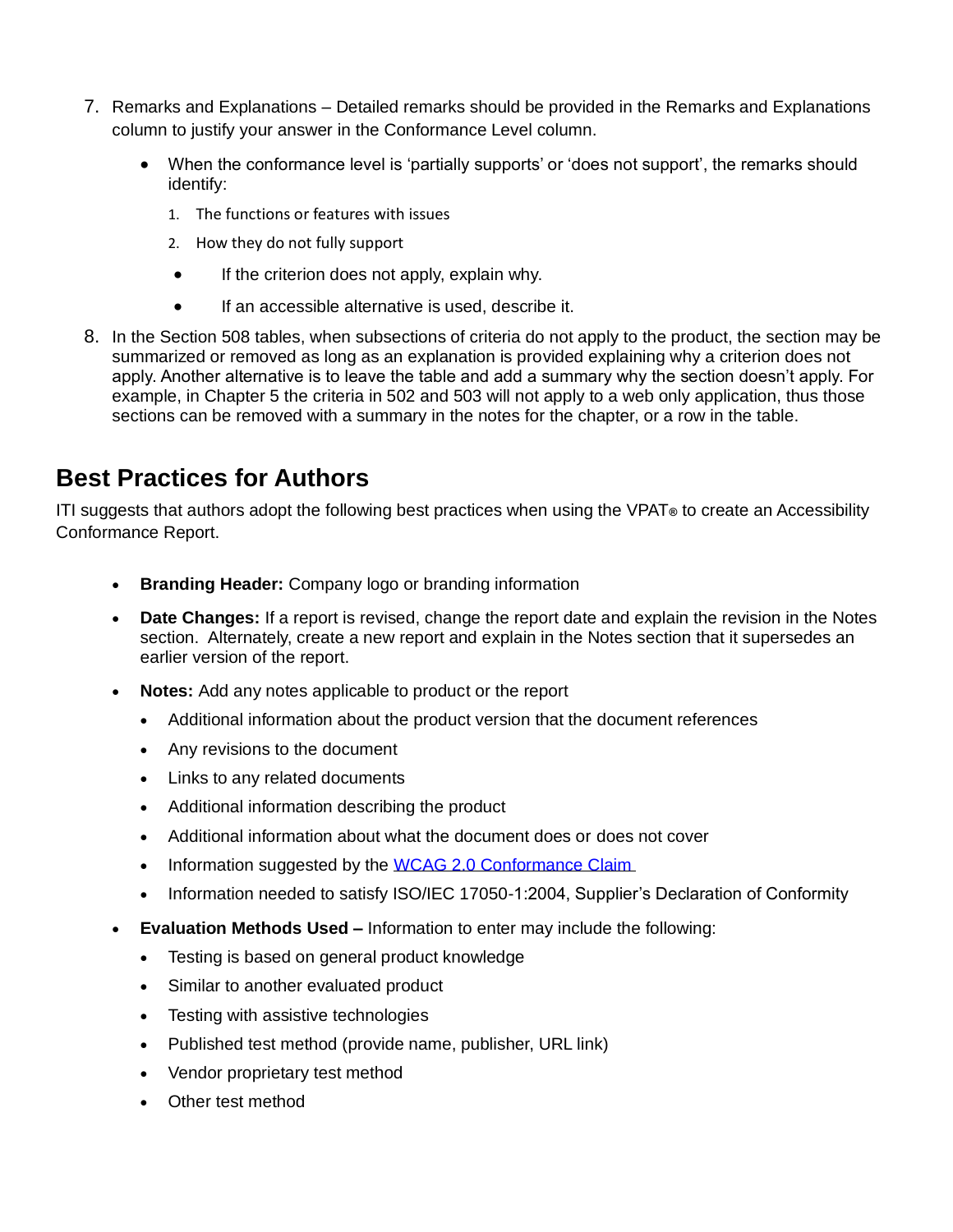- **Remarks and Explanations:** This section may include:
	- Information regarding the testing of a given criteria.
	- Information on application dependencies to support accessibility (e.g. OS, app frameworks, browsers recommended).
	- How the customer can find more information about accessibility issues. One method can be to include the bug ID where customers can call the company's customer support to get additional information.
	- Known workarounds for accessibility issues.
- **Legal Disclaimer:** Area for any legal disclaimer text required by your organization.
- **Saving Space:** To reduce the size of the report it is acceptable to remove sections. Individual criteria cannot be removed, only sections at a time. Section removal is acceptable in four situations:
	- When an entire standard is not being reported on, for example EN 301 549, there should be no references of it in the report.
	- When an entire section is not being reported on because it doesn't apply to the product, for example:
	- Chapter 4: Hardware. Information should be included in the notes for that section why it has been removed.
	- A card reader that doesn't have sound could remove the criteria in section 413 Closed Caption Processing Technologies and just note the why the criteria doesn't apply.
	- When reporting on WCAG 2.0 criteria it is acceptable to remove the WCAG 2.1-specific criteria from the table. These are marked '2.1 only' within the row.
	- If the product is not being evaluated for a level of the criteria (for example Level AAA) then that table may be deleted.
	- If a requesting customer has identified that a section of the standard does not apply, information should be included in the notes that the section has been removed.
- **WCAG 2.x Tables:** The WCAG 2.x criteria are shown in three tables, Level A, Level AA, and Level AAA.
	- If desired, these tables can be combined into one table.
	- When reporting on a level (A, AA or AAA) all criteria for that level must be answered for the particular version of WCAG that the report includes.
		- **Language:** Use text appropriate for your audience.
- **Multiple Reports:** When using the VPAT to create an Accessibility Conformance Report for complex products it may be helpful to separate answers into multiple reports. For example, when a product is an Authoring Tool that also has web content and documentation. When multiple reports are used for a complex product, it is required to explain this and how to reach the other reports in the Notes section of each report.
- **Criteria Text: To help conserve space in the ITI template only the criteria ID number and a short title have been included. Where possible, links have been included to the standard/guideline.**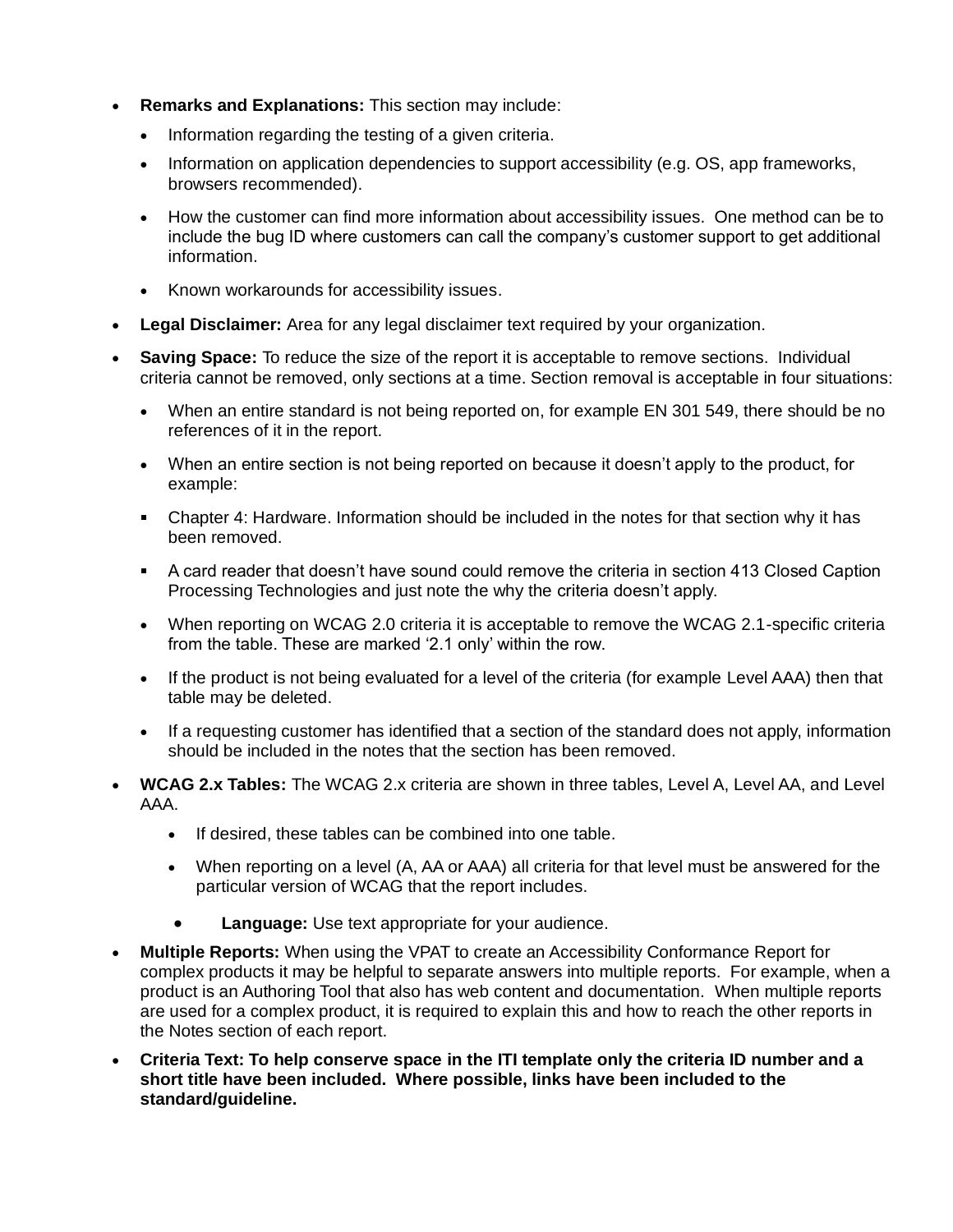- **It is acceptable to add the full text of the criteria into the cell if desired to help with understanding.**
- **The links to the standards/guidelines can be removed.**
- **Ordering of Tables:** The order that the standards/guideline tables appear may be changed to facilitate reading. For example, if the Accessibility Conformance Report is for Section 508 only, the WCAG tables may be moved to follow the numbering scheme used in the Section 508 criteria.
- **Guideline Section Heading Rows in Tables:** The tables include heading rows to facilitate understanding the context of the criteria.
	- $\circ$  The cells in these rows do not require answers as indicated by "Heading cell no response required."
	- $\circ$  It is optional to add a response if desired.
	- $\circ$  The shading of the row is also optional.
	- $\circ$  If removing the heading rows, edit the criteria titles so it's clear where they apply.

#### <span id="page-8-0"></span>**Posting the Final Document**

- Remove the *Essential Requirements and Best Practices for Information & Communications Technology (ICT) Vendors* section from the template when publishing your Accessibility Conformance Report in final form. A link on page one in the template footnotes contains a hyperlink to this document on the Information Technology Industry Council (ITI) website at: http://www.itic.org.
- Check for each required item in the VPAT**®** document:
	- The report title **[Company Name] Accessibility Conformance Report**
	- **The "VPAT® Version 2.3 (Revised)" heading**
	- **Name of Product/Version**
	- **Product Description**
	- **Report Date**
	- **Contact Information**
	- **Notes**
	- **Evaluation methods used**
	- **Applicable Standards/Guidelines**
	- **Terms**
	- **Report Information**
		- Check that there is a response for each criterion for 'Conformance Level' and 'Remarks and Explanations.'
- Post your final document on your company's web site or make the document available to customers upon request.
- Your final document should be accessible.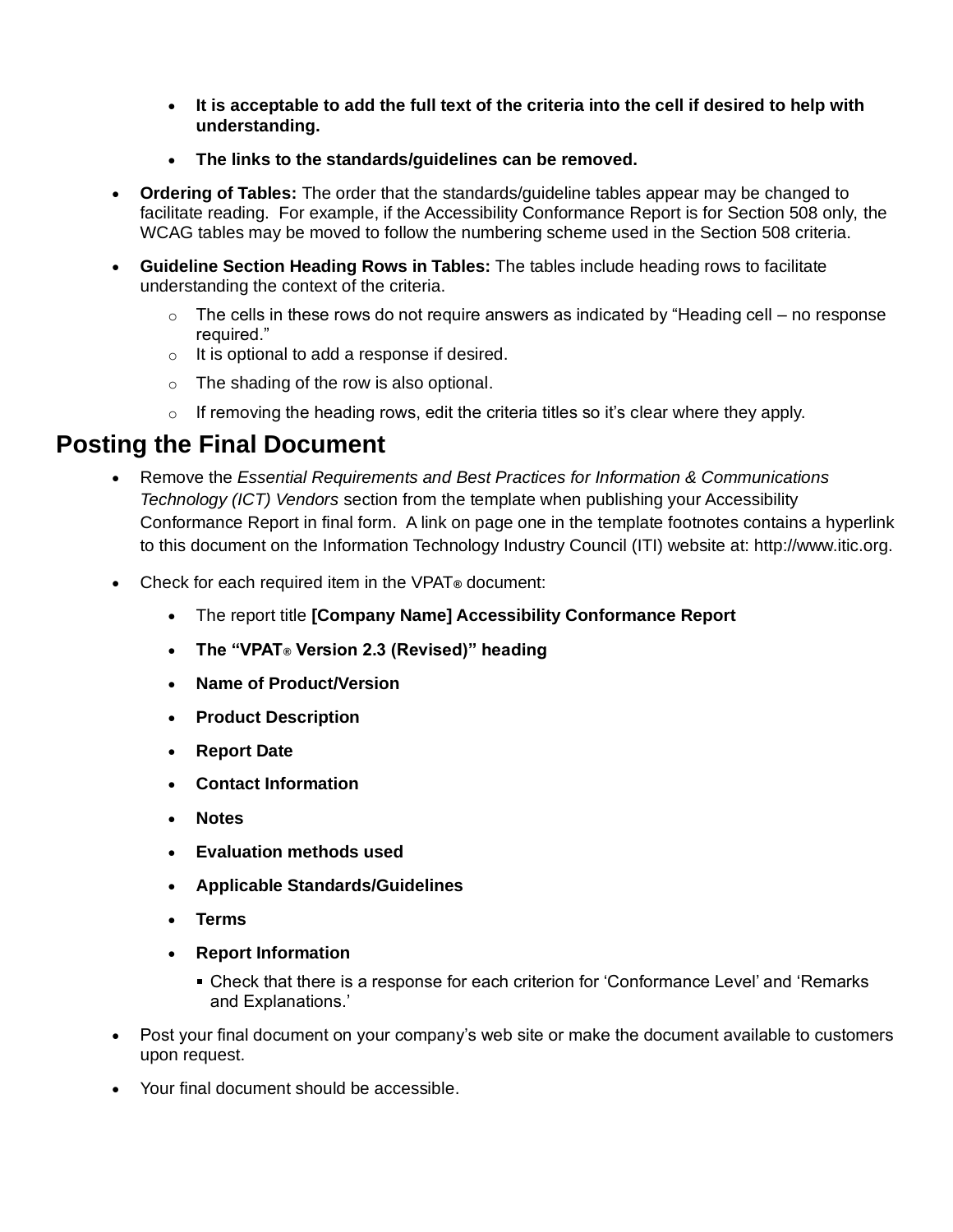### <span id="page-9-0"></span>**Table Information for VPAT® Readers**

For each of the standards, the criteria are listed by chapter in a table. The structures of the tables are: the first column contains the criteria being evaluated, the second column describes the level of conformance of the product regarding the criteria and the third column contains any additional remarks and explanations regarding the product.

- When sections of criteria do not apply, or deemed by the customer as not applicable, the section is noted as such and the rest of that table may be removed for that section.
- When multiple standards are being recorded in this document, the duplicative sections are noted and responded to only one time. The duplicate entry will note the cross reference to the data.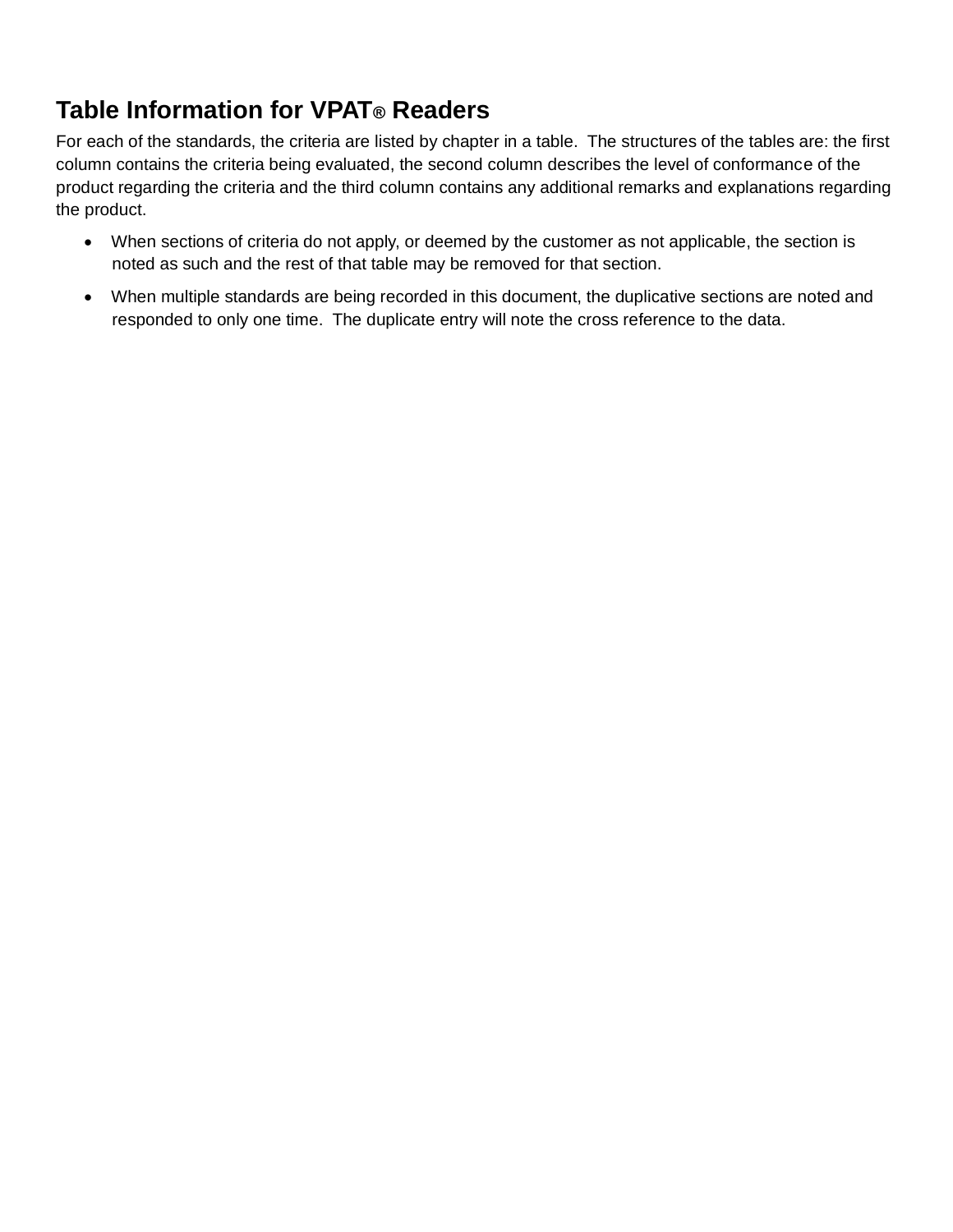## **EBSCO LearningExpress Accessibility Conformance Report International Edition**

#### **VPAT**® **Version 2.3 June 2020**

<span id="page-10-2"></span><span id="page-10-1"></span><span id="page-10-0"></span>**Name of Product/Version:** LearningExpress

<span id="page-10-3"></span>**Product Description:** Website and applications for LearningExpress Library and PrepSTEP

<span id="page-10-4"></span>**Report Date:** June 2020

<span id="page-10-5"></span>**Contact Information:** EBSCO LearningExpress

<span id="page-10-6"></span>**Notes:** This VPAT reflects findings observed through web accessibility assessments conducted over January 2020 through July 2020

#### <span id="page-10-7"></span>**Evaluation Methods Used:**

Please find the list of devices which we have used during VPAT testing:

| <b>Mobile Device</b>        | <b>Version</b>          | <b>Screen Size</b>                               | Remarks                            |
|-----------------------------|-------------------------|--------------------------------------------------|------------------------------------|
| Android - Samsung Galaxy J2 | Chrome Version - 83     | 4.7 inches $[540 \times 960 \text{ pixels}]$     |                                    |
| Android - Samsung M30       | Chrome Version - 83     | 6.4 inches $[1,080 \times 2,280 \text{ pixels}]$ | Exception mentioned in above table |
| iOS - Iphone 11 Pro         | Safari version - 13.5.1 | 5.85 inches [1125 x 2436 pixels]                 |                                    |
| $iOS$ - Iphone $XR$         | Safari version - 13.5.1 | 6.06 inches [828x1792 pixels]                    |                                    |
| $IOS - IPAD - AIR 5$        | Safari version - 12.5.7 | 7.9 inches [1536x2048 pixels]                    | Exception mentioned in above table |

#### <span id="page-10-8"></span>**Applicable Standards/Guidelines**

This report covers the degree of conformance for the following accessibility standard/guidelines:

<span id="page-10-10"></span><span id="page-10-9"></span>

| <b>Standard/Guideline</b>                                              | <b>Included In Report</b> |
|------------------------------------------------------------------------|---------------------------|
| Web Content Accessibility Guidelines 2.0                               | Level A (Yes / No)        |
|                                                                        | Level AA (Yes / No)       |
|                                                                        | Level AAA (Yes / No)      |
| Web Content Accessibility Guidelines 2.1                               | Level A (Yes / No)        |
|                                                                        | Level AA (Yes / No)       |
|                                                                        | Level AAA (Yes / No)      |
| Revised Section 508 standards published January 18, 2017 and corrected | (Yes / No)                |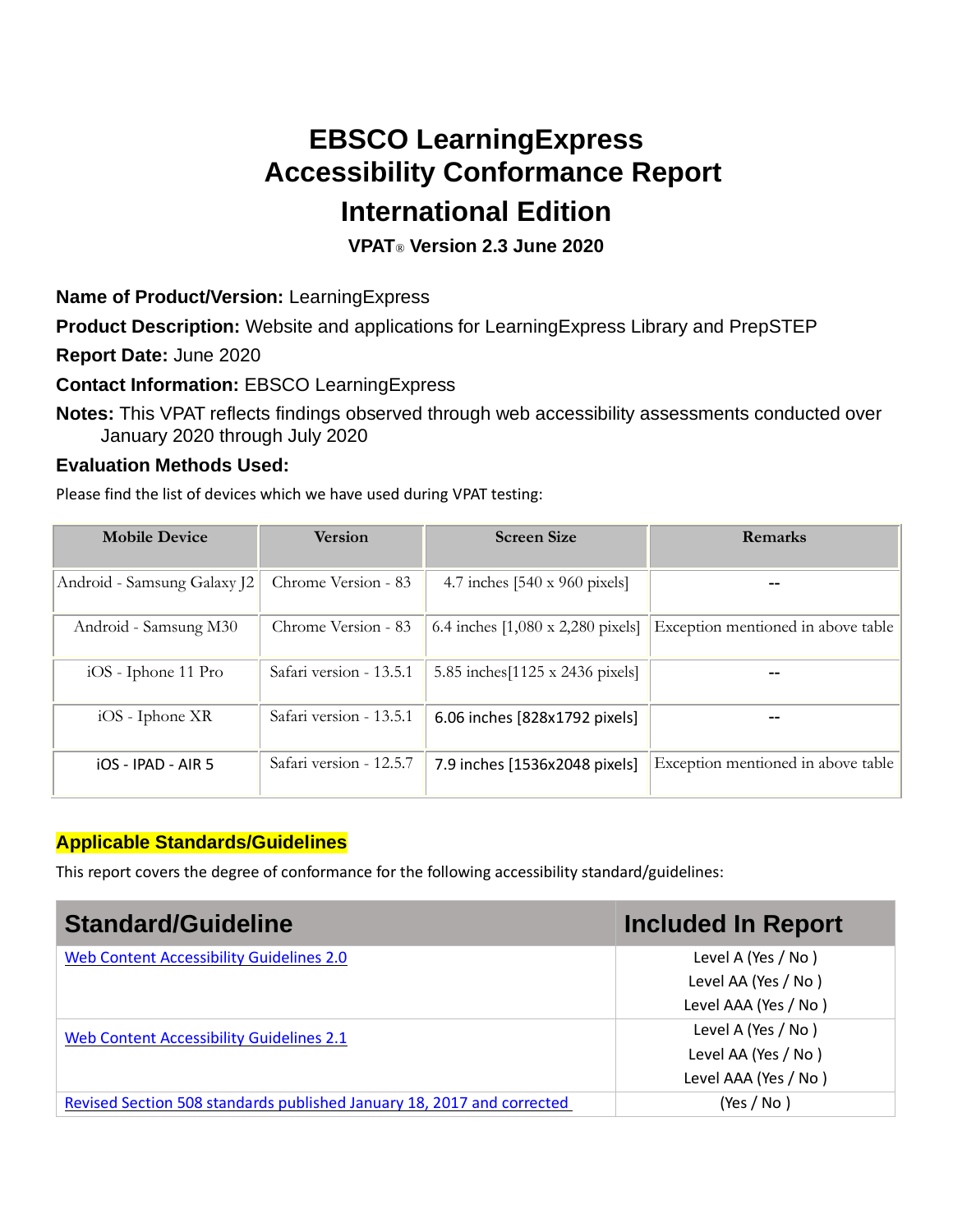| January 22, 2018                                                             |            |
|------------------------------------------------------------------------------|------------|
| EN 301 549 Accessibility requirements suitable for public procurement of ICT |            |
| products and services in Europe, - V2.1.2 (2018-08)                          | (Yes / No) |

### <span id="page-11-0"></span>**Terms**

The terms used in the Conformance Level information are defined as follows:

- **Supports**: The functionality of the product has at least one method that meets the criterion without known defects or meets with equivalent facilitation.
- **Partially Supports**: Some functionality of the product does not meet the criterion.
- **Does Not Support**: The majority of product functionality does not meet the criterion.
- **Not Applicable**: The criterion is not relevant to the product.
- **Not Evaluated**: The product has not been evaluated against the criterion. This can be used only in WCAG 2.0 Level AAA.

## <span id="page-11-1"></span>**WCAG 2.x Report**

Tables 1 and 2 also document conformance with:

- EN 301 549: Chapter 9 Web, Sections 10.1-10.4 of Chapter 10 Non-Web documents, and Sections 11.1-11.4 and 11.8.2 of Chapter 11 - Non-Web Software (open and closed functionality), and Sections 12.1.2 and 12.2.4 of Chapter 12 – Documentation
- Revised Section 508: Chapter 5 501.1 Scope, 504.2 Content Creation or Editing, and Chapter 6 – 602.3 Electronic Support Documentation.

Note: When reporting on conformance with the WCAG 2.x Success Criteria, they are scoped for full pages, complete processes, and accessibility-supported ways of using technology as documented in the WCAG 2.0 Conformance Requirements.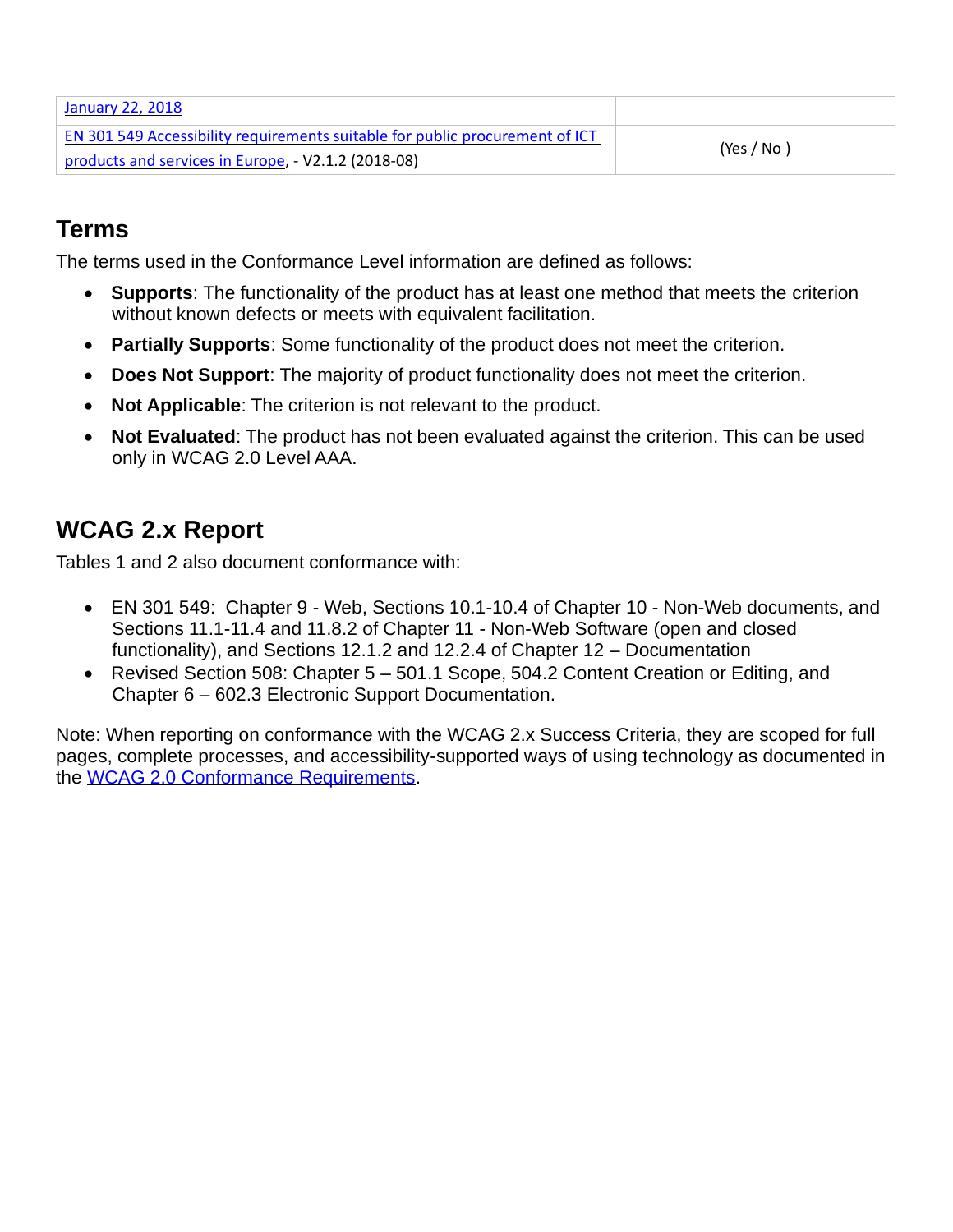## <span id="page-12-0"></span>**Table 1: Success Criteria, Level A**

Notes:

|                                                                             |                                                                                                                                                                                                                                                                                                                                                                                           | Criteria Conformance Level Remarks and Explanations                                            |                                                                                                |
|-----------------------------------------------------------------------------|-------------------------------------------------------------------------------------------------------------------------------------------------------------------------------------------------------------------------------------------------------------------------------------------------------------------------------------------------------------------------------------------|------------------------------------------------------------------------------------------------|------------------------------------------------------------------------------------------------|
| $\bullet$ 9.1.1.1 (Web)<br>Software)<br>Software)<br>٠                      | 1.1.1 Non-text Content (Level A)<br>Also applies to: EN 301 549 Criteria<br>10.1.1.1 (Non-web document)<br>11.1.1.1.1 (Open Functionality<br>11.1.1.1.2 (Closed Functionality<br>11.8.2 (Authoring Tool)<br>12.1.2 (Product Docs)<br>12.2.4 (Support Docs) Revised<br>Section 508<br>501 (Web)(Software)<br>504.2 (Authoring Tool)<br>602.3 (Support Docs)                                | Web: Support<br><b>Electronic Docs: NA</b><br>Software: NA<br>Closed: NA<br>Authoring Tool: NA | Web: Support<br><b>Electronic Docs: NA</b><br>Software: NA<br>Closed: NA<br>Authoring Tool: NA |
| $\bullet$ 9.1.2.1 (Web)<br>$\bullet$<br>Software)<br>Software)<br>$\bullet$ | 1.2.1 Audio-only and Video-only<br>(Prerecorded) (Level A)<br>Also applies to: EN 301 549 Criteria<br>10.1.2.1 (Non-web document)<br>11.1.2.1.1 (Open Functionality<br>11.1.2.1.2.1 and 11.1.2.1.2.2 (Closed<br>11.8.2 (Authoring Tool)<br>12.1.2 (Product Docs)<br>12.2.4 (Support Docs) Revised<br>Section 508<br>501 (Web)(Software)<br>504.2 (Authoring Tool)<br>602.3 (Support Docs) | Web: Support<br>Electronic Docs: NA<br>Software: NA<br>Closed: NA<br>Authoring Tool: NA        | Web: Support<br><b>Electronic Docs: NA</b><br>Software: NA<br>Closed: NA<br>Authoring Tool: NA |
| $\bullet$<br>$\bullet$<br>Software)<br>$\bullet$<br>$\bullet$               | 1.2.2 Captions (Prerecorded) (Level A)<br>Also applies to: EN 301 549 Criteria<br>9.1.2.2 (Web)<br>10.1.2.2 (Non-web document)<br>11.1.2.2 (Open Functionality<br>11.1.2.2 (Closed Software)<br>11.8.2 (Authoring Tool)<br>12.1.2 (Product Docs)<br>12.2.4 (Support Docs) Revised<br>Section 508                                                                                          | Web: Support<br><b>Electronic Docs: NA</b><br>Software: NA<br>Closed: NA<br>Authoring Tool: NA | Web: Support<br><b>Electronic Docs: NA</b><br>Software: NA<br>Closed: NA<br>Authoring Tool: NA |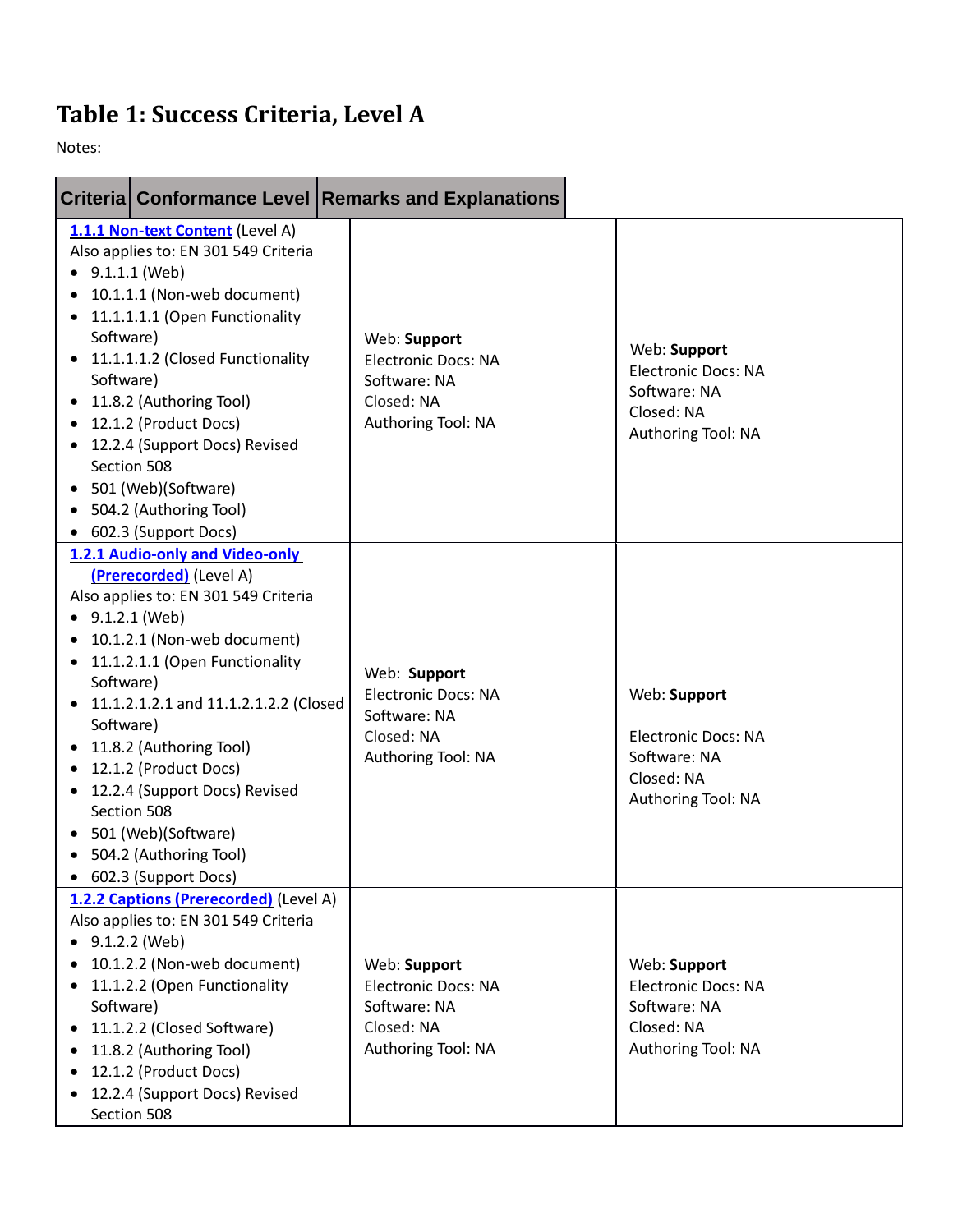|                         |                                                                         | Criteria Conformance Level Remarks and Explanations |                              |
|-------------------------|-------------------------------------------------------------------------|-----------------------------------------------------|------------------------------|
|                         | • 501 (Web)(Software)<br>504.2 (Authoring Tool)<br>602.3 (Support Docs) |                                                     |                              |
|                         | 1.2.3 Audio Description or Media                                        |                                                     |                              |
|                         | <b>Alternative (Prerecorded)</b> (Level A)                              |                                                     |                              |
|                         | Also applies to: EN 301 549 Criteria                                    |                                                     |                              |
| $\bullet$ 9.1.2.3 (Web) |                                                                         |                                                     |                              |
|                         | 10.1.2.3 (Non-web document)                                             |                                                     |                              |
| $\bullet$               | 11.1.2.3.1 (Open Functionality                                          | Web: Support                                        | Web: Support                 |
| Software)               |                                                                         | <b>Electronic Docs: NA</b>                          | <b>Electronic Docs: NA</b>   |
|                         | 11.1.2.3.2 (Closed Software)                                            | Software: NA                                        | Software: NA                 |
|                         | 11.8.2 (Authoring Tool)                                                 | Closed: NA                                          | Closed: NA                   |
| $\bullet$               | 12.1.2 (Product Docs)                                                   | Authoring Tool: NA                                  | Authoring Tool: NA           |
|                         | 12.2.4 (Support Docs) Revised<br>Section 508                            |                                                     |                              |
|                         | 501 (Web)(Software)                                                     |                                                     |                              |
|                         | 504.2 (Authoring Tool)                                                  |                                                     |                              |
|                         | 602.3 (Support Docs)                                                    |                                                     |                              |
|                         | 1.3.1 Info and Relationships (Level A)                                  |                                                     |                              |
|                         | Also applies to: EN 301 549 Criteria                                    |                                                     |                              |
| $\bullet$               | 9.1.3.1 (Web)                                                           |                                                     |                              |
|                         | 10.1.3.1 (Non-web document)                                             |                                                     |                              |
| $\bullet$               | 11.1.3.1.1 (Open Functionality                                          |                                                     |                              |
| Software)               |                                                                         | Web: Support                                        |                              |
|                         | 11.1.3.1.2 (Closed Software)                                            | <b>Electronic Docs: NA</b><br>Software: NA          | <b>Web: Support</b>          |
| $\bullet$               | 11.8.2 (Authoring Tool)                                                 | Closed: NA                                          | <b>Electronic Docs: NA</b>   |
|                         | 12.1.2 (Product Docs)                                                   | Authoring Tool: NA                                  | Software: NA                 |
| $\bullet$               | 12.2.4 (Support Docs) Revised                                           |                                                     | Closed: NA                   |
|                         | Section 508                                                             |                                                     | Authoring Tool: NA           |
|                         | • 501 (Web)(Software)                                                   |                                                     |                              |
|                         | 504.2 (Authoring Tool)                                                  |                                                     |                              |
| $\bullet$               | 602.3 (Support Docs)                                                    |                                                     |                              |
|                         | 1.3.2 Meaningful Sequence (Level A)                                     |                                                     |                              |
|                         | Also applies to: EN 301 549 Criteria                                    |                                                     |                              |
| $\bullet$ 9.1.3.2 (Web) | 10.1.3.2 (Non-web document)                                             |                                                     |                              |
|                         | 11.1.3.2.1 (Open Functionality                                          |                                                     |                              |
| Software)               |                                                                         | Web: Supported                                      | Web: Support with exception. |
|                         | 11.1.3.2.2 (Closed Software)                                            | <b>Electronic Docs: NA</b>                          |                              |
|                         | 11.8.2 (Authoring Tool)                                                 | Software: NA                                        | <b>Electronic Docs: NA</b>   |
|                         | 12.1.2 (Product Docs)                                                   | Closed: NA                                          | Software: NA                 |
|                         | 12.2.4 (Support Docs)                                                   | Authoring Tool: NA                                  | Closed: NA                   |
|                         | <b>Revised Section 508</b>                                              |                                                     | Authoring Tool: NA           |
|                         | 501 (Web)(Software)                                                     |                                                     |                              |
|                         | 504.2 (Authoring Tool)                                                  |                                                     |                              |
|                         | 602.3 (Support Docs)                                                    |                                                     |                              |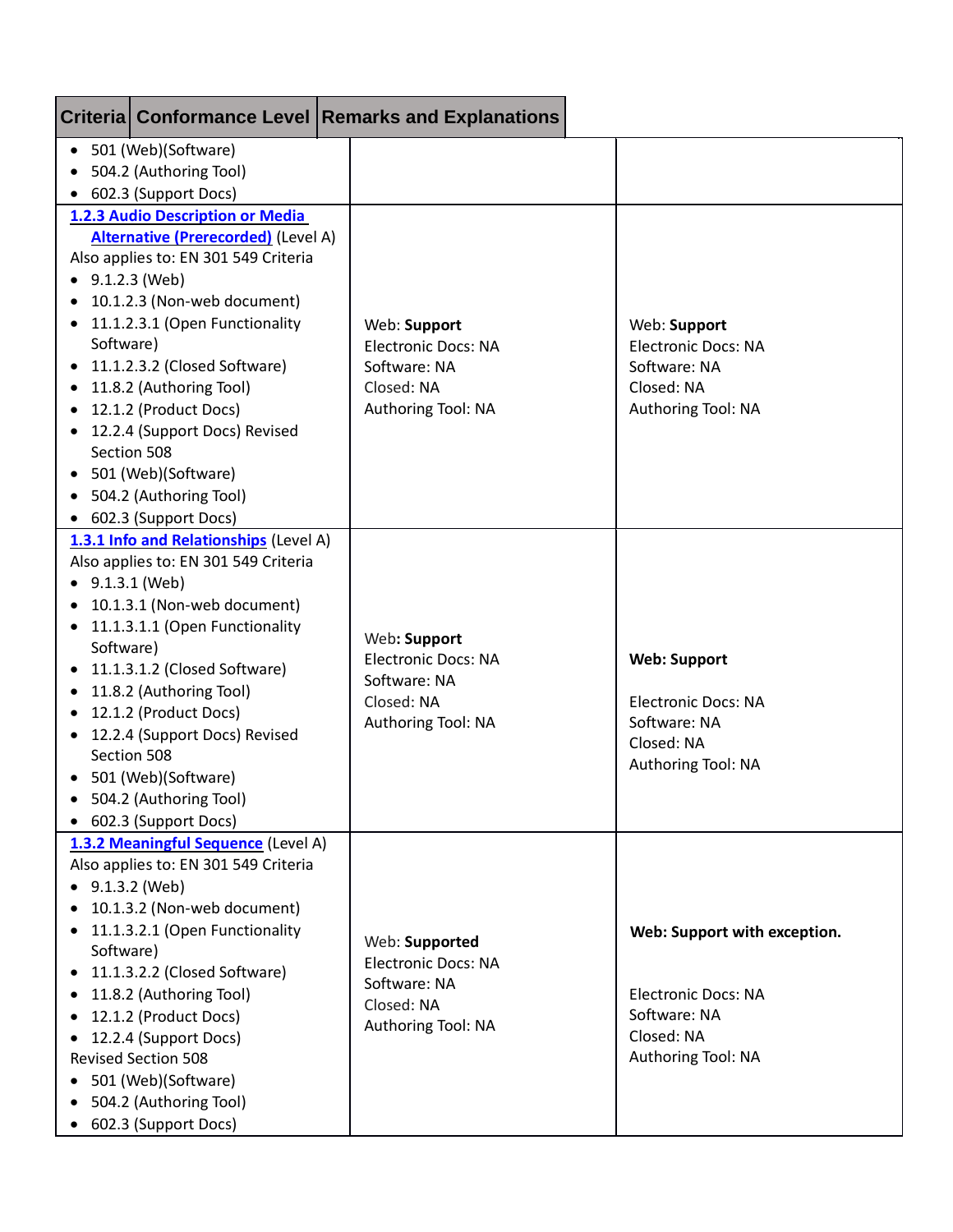|                                                                                                      |                                                                                                                                                                                                                                                                                                                                                                                   | Criteria Conformance Level Remarks and Explanations                                            |                                                                                                |
|------------------------------------------------------------------------------------------------------|-----------------------------------------------------------------------------------------------------------------------------------------------------------------------------------------------------------------------------------------------------------------------------------------------------------------------------------------------------------------------------------|------------------------------------------------------------------------------------------------|------------------------------------------------------------------------------------------------|
| $\bullet$<br>$\bullet$<br>Software)<br>$\bullet$<br>$\bullet$<br>$\bullet$                           | 1.3.3 Sensory Characteristics (Level A)<br>Also applies to: EN 301 549 Criteria<br>9.1.3.3 (Web)<br>10.1.3.3 (Non-web document)<br>11.1.3.3 (Open Functionality<br>11.1.3.3 (Closed Software)<br>11.8.2 (Authoring Tool)<br>12.1.2 (Product Docs)<br>12.2.4 (Support Docs)<br><b>Revised Section 508</b><br>501 (Web)(Software)<br>504.2 (Authoring Tool)<br>602.3 (Support Docs) | Web: Support<br><b>Electronic Docs: NA</b><br>Software: NA<br>Closed: NA<br>Authoring Tool: NA | Web: Support<br><b>Electronic Docs: NA</b><br>Software: NA<br>Closed: NA<br>Authoring Tool: NA |
| $\bullet$<br>$\bullet$<br>Software)<br>$\bullet$<br>$\bullet$<br>$\bullet$<br>$\bullet$<br>$\bullet$ | 1.4.1 Use of Color (Level A)<br>Also applies to: EN 301 549 Criteria<br>9.1.4.1 (Web)<br>10.1.4.1 (Non-web document)<br>11.1.4.1 (Open Functionality<br>11.1.4.1 (Closed Software)<br>11.8.2 (Authoring Tool)<br>12.1.2 (Product Docs)<br>12.2.4 (Support Docs)<br><b>Revised Section 508</b><br>501 (Web)(Software)<br>504.2 (Authoring Tool)<br>602.3 (Support Docs)            | Web: Support<br><b>Electronic Docs: NA</b><br>Software: NA<br>Closed: NA<br>Authoring Tool: NA | Web: Support<br><b>Electronic Docs: NA</b><br>Software: NA<br>Closed: NA<br>Authoring Tool: NA |
| $\bullet$<br>Software)<br>$\bullet$<br>$\bullet$<br>٠<br>$\bullet$<br>٠<br>$\bullet$                 | 1.4.2 Audio Control (Level A)<br>Also applies to: EN 301 549 Criteria<br>9.1.4.2 (Web)<br>10.1.4.2 (Non-web document)<br>11.1.4.2 (Open Functionality<br>11.1.4.2 (Closed Software)<br>11.8.2 (Authoring Tool)<br>12.1.2 (Product Docs)<br>12.2.4 (Support Docs)<br><b>Revised Section 508</b><br>501 (Web)(Software)<br>504.2 (Authoring Tool)<br>602.3 (Support Docs)           | Web: Support<br><b>Electronic Docs: NA</b><br>Software: NA<br>Closed: NA<br>Authoring Tool: NA | Web: Support<br><b>Electronic Docs: NA</b><br>Software: NA<br>Closed: NA<br>Authoring Tool: NA |
| $\bullet$<br>$\bullet$                                                                               | 2.1.1 Keyboard (Level A)<br>Also applies to: EN 301 549 Criteria<br>9.2.1.1 (Web)<br>10.2.1.1 (Non-web document)                                                                                                                                                                                                                                                                  | Web: Support<br><b>Electronic Docs: NA</b><br>Software: NA<br>Closed: NA                       |                                                                                                |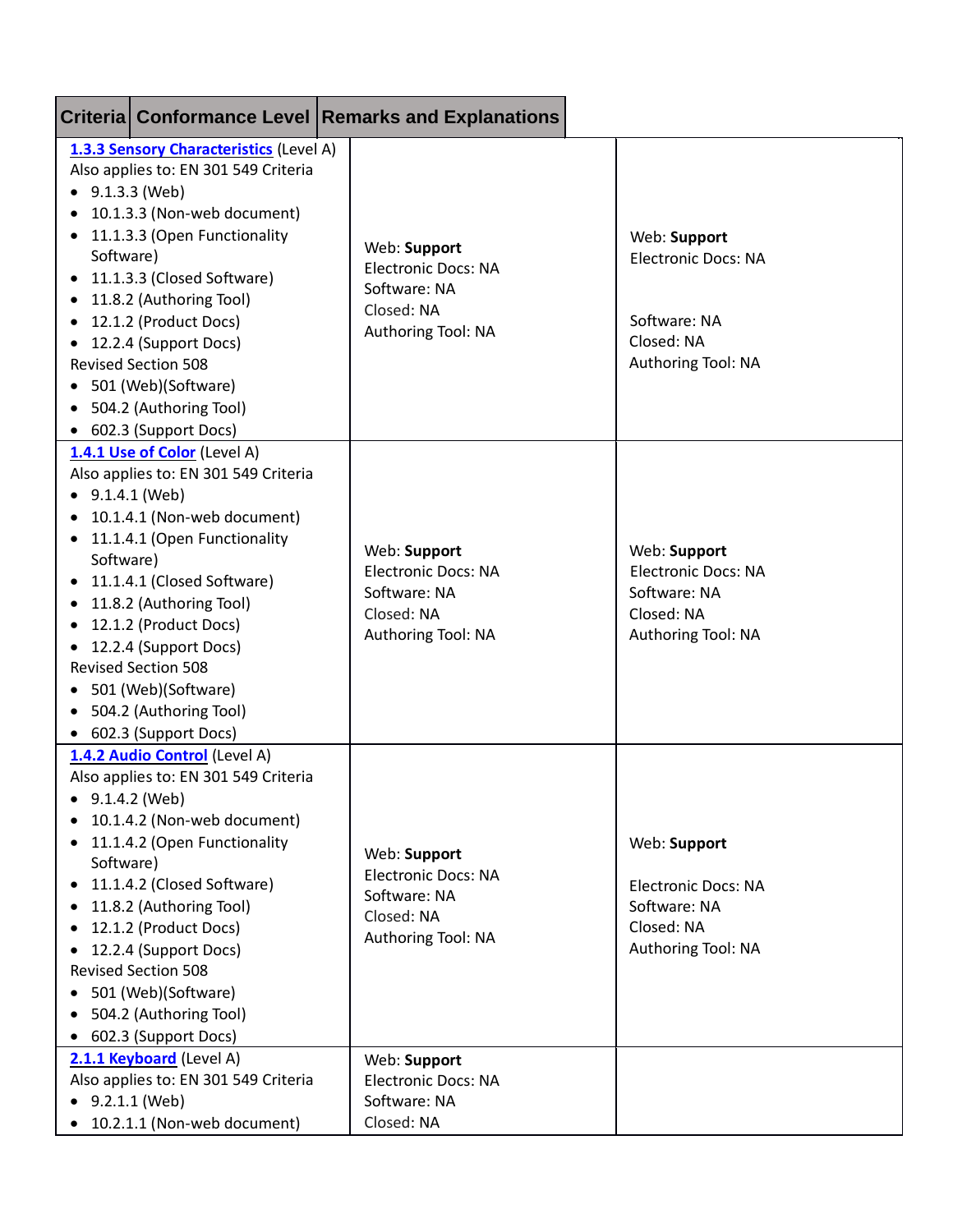|                                                  |                                                                                                                                                                                                                                                                                                                                                                      | <b>Criteria Conformance Level Remarks and Explanations</b>                                                      |                                                                                                                                                                                                                                          |
|--------------------------------------------------|----------------------------------------------------------------------------------------------------------------------------------------------------------------------------------------------------------------------------------------------------------------------------------------------------------------------------------------------------------------------|-----------------------------------------------------------------------------------------------------------------|------------------------------------------------------------------------------------------------------------------------------------------------------------------------------------------------------------------------------------------|
| Software)<br>$\bullet$<br>$\bullet$<br>$\bullet$ | • 11.2.1.1.1 (Open Functionality<br>11.2.1.1.2 (Closed Software)<br>11.8.2 (Authoring Tool)<br>12.1.2 (Product Docs)<br>12.2.4 (Support Docs) Revised<br>Section 508<br>501 (Web)(Software)<br>504.2 (Authoring Tool)<br>602.3 (Support Docs)                                                                                                                        | Authoring Tool: NA                                                                                              | Web: Support<br>Electronic Docs: NA<br>Software: NA<br>Closed: NA<br>Authoring Tool: NA                                                                                                                                                  |
| $\bullet$<br>Software)<br>$\bullet$<br>٠         | 2.1.2 No Keyboard Trap (Level A)<br>Also applies to: EN 301 549 Criteria<br>9.2.1.2 (Web)<br>10.2.1.2 (Non-web document)<br>11.2.1.2 (Open Functionality<br>11.2.1.2 (Closed Software)<br>11.8.2 (Authoring Tool)<br>12.1.2 (Product Docs)<br>12.2.4 (Support Docs) Revised<br>Section 508<br>501 (Web)(Software)<br>504.2 (Authoring Tool)<br>602.3 (Support Docs)  | <b>Web: Partially Support</b><br><b>Electronic Docs: NA</b><br>Software: NA<br>Closed: NA<br>Authoring Tool: NA | Web: Support with exception When<br>user selects a Computer Course the<br>screen focus navigates to the<br>background and returns when they<br>finish.<br><b>Electronic Docs: NA</b><br>Software: NA<br>Closed: NA<br>Authoring Tool: NA |
| $\bullet$<br>Software)<br>$\bullet$<br>$\bullet$ | 2.2.1 Timing Adjustable (Level A)<br>Also applies to: EN 301 549 Criteria<br>9.2.2.1 (Web)<br>10.2.2.1 (Non-web document)<br>11.2.2.1 (Open Functionality<br>11.2.2.1 (Closed Software)<br>11.8.2 (Authoring Tool)<br>12.1.2 (Product Docs)<br>12.2.4 (Support Docs) Revised<br>Section 508<br>501 (Web)(Software)<br>504.2 (Authoring Tool)<br>602.3 (Support Docs) | Web: Support<br><b>Electronic Docs: NA</b><br>Software: NA<br>Closed: NA<br>Authoring Tool: NA                  | Web: Support<br><b>Electronic Docs: NA</b><br>Software: NA<br>Closed: NA<br>Authoring Tool: NA                                                                                                                                           |
|                                                  | 2.2.2 Pause, Stop, Hide (Level A)<br>Also applies to: EN 301 549 Criteria                                                                                                                                                                                                                                                                                            | Web: Support<br><b>Electronic Docs: NA</b>                                                                      | Web: Support<br>Electronic Docs: NA                                                                                                                                                                                                      |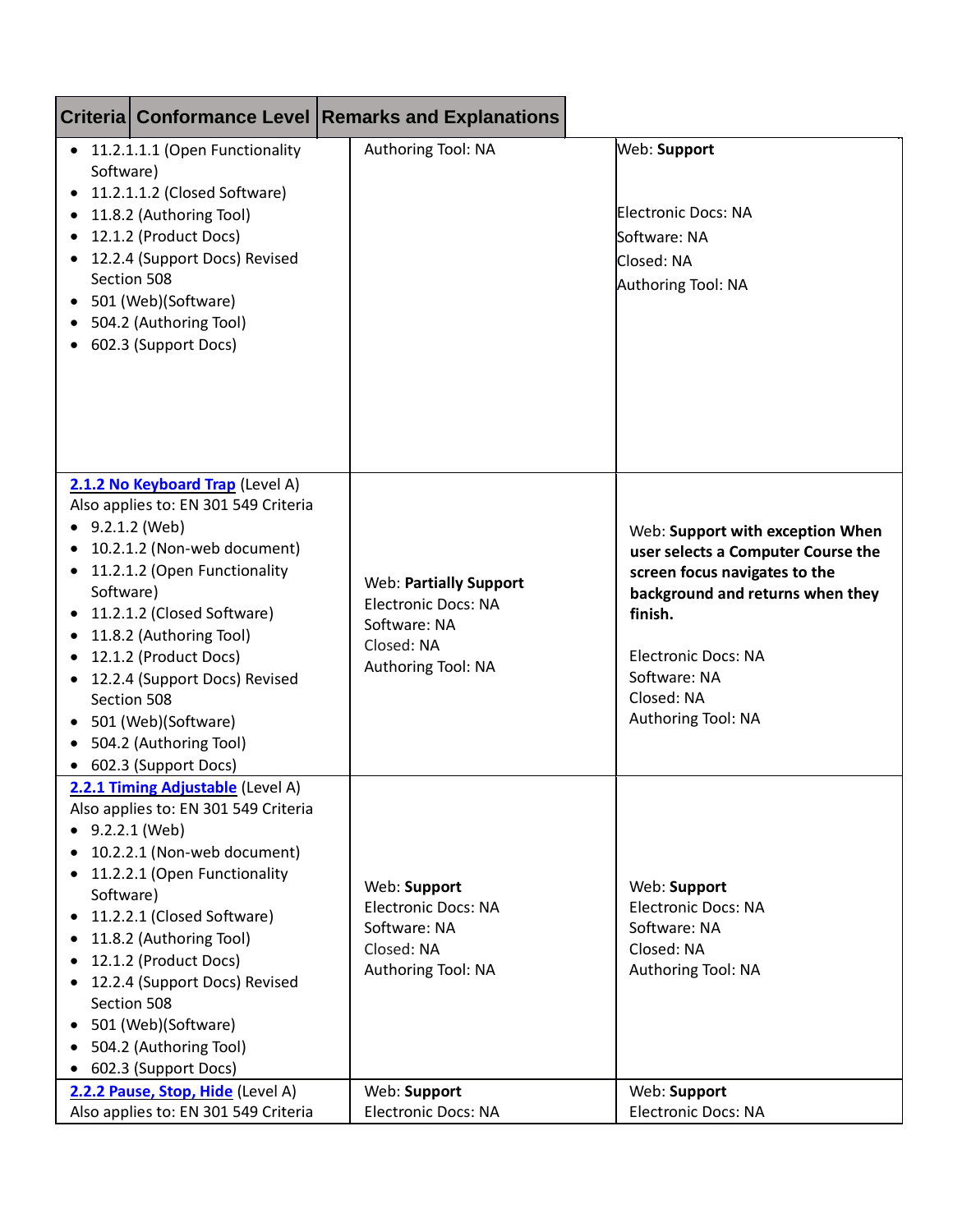|                                                   |                                                                                                                                                                                                                                                                                                                                                                                                                                                                                      | <b>Criteria Conformance Level Remarks and Explanations</b>                                     |                                                                                                |
|---------------------------------------------------|--------------------------------------------------------------------------------------------------------------------------------------------------------------------------------------------------------------------------------------------------------------------------------------------------------------------------------------------------------------------------------------------------------------------------------------------------------------------------------------|------------------------------------------------------------------------------------------------|------------------------------------------------------------------------------------------------|
| $\bullet$ 9.2.2.2 (Web)<br>Software)<br>$\bullet$ | 10.2.2.2 (Non-web document)<br>11.2.2.2 (Open Functionality<br>11.2.2.2 (Closed Software)<br>11.8.2 (Authoring Tool)<br>12.1.2 (Product Docs)<br>12.2.4 (Support Docs) Revised<br>Section 508<br>501 (Web)(Software)<br>504.2 (Authoring Tool)<br>602.3 (Support Docs)                                                                                                                                                                                                               | Software: NA<br>Closed: NA<br>Authoring Tool: NA                                               | Software: NA<br>Closed: NA<br>Authoring Tool: NA                                               |
| (Level A)<br>Software)<br>$\bullet$               | 2.3.1 Three Flashes or Below Threshold<br>Also applies to: EN 301 549 Criteria<br>9.2.3.1 (Web)<br>10.2.3.1 (Non-web document)<br>11.2.3.1 (Open Functionality<br>11.2.3.1(Closed Software)<br>11.8.2 (Authoring Tool)<br>12.1.2 (Product Docs)<br>12.2.4 (Support Docs) Revised<br>Section 508<br>501 (Web)(Software)<br>504.2 (Authoring Tool)<br>602.3 (Support Docs)                                                                                                             | Web: Support<br><b>Electronic Docs: NA</b><br>Software: NA<br>Closed: NA<br>Authoring Tool: NA | Web: Support<br><b>Electronic Docs: NA</b><br>Software: NA<br>Closed: NA<br>Authoring Tool: NA |
| $\bullet$ 9.2.4.1 (Web)<br>not apply              | 2.4.1 Bypass Blocks (Level A)<br>Also applies to: EN 301 549 Criteria<br>10.2.4.1 (Non-web document) -<br>Does not apply<br>11.2.4.1 (Open Functionality<br>Software) - Does not apply<br>11.2.4.1 (Closed Software) - Does<br>11.8.2 (Authoring Tool)<br>12.1.2 (Product Docs)<br>12.2.4 (Support Docs) Revised<br>Section 508<br>501 (Web)(Software) - Does not<br>apply to non-web software<br>504.2 (Authoring Tool)<br>602.3 (Support Docs) - Does not<br>apply to non-web docs | Web: Support<br><b>Electronic Docs: NA</b><br>Authoring Tool: NA                               | Web: Support<br><b>Electronic Docs: NA</b><br>Authoring Tool: NA                               |
|                                                   | 2.4.2 Page Titled (Level A)                                                                                                                                                                                                                                                                                                                                                                                                                                                          | Web: Support                                                                                   | Web: Support                                                                                   |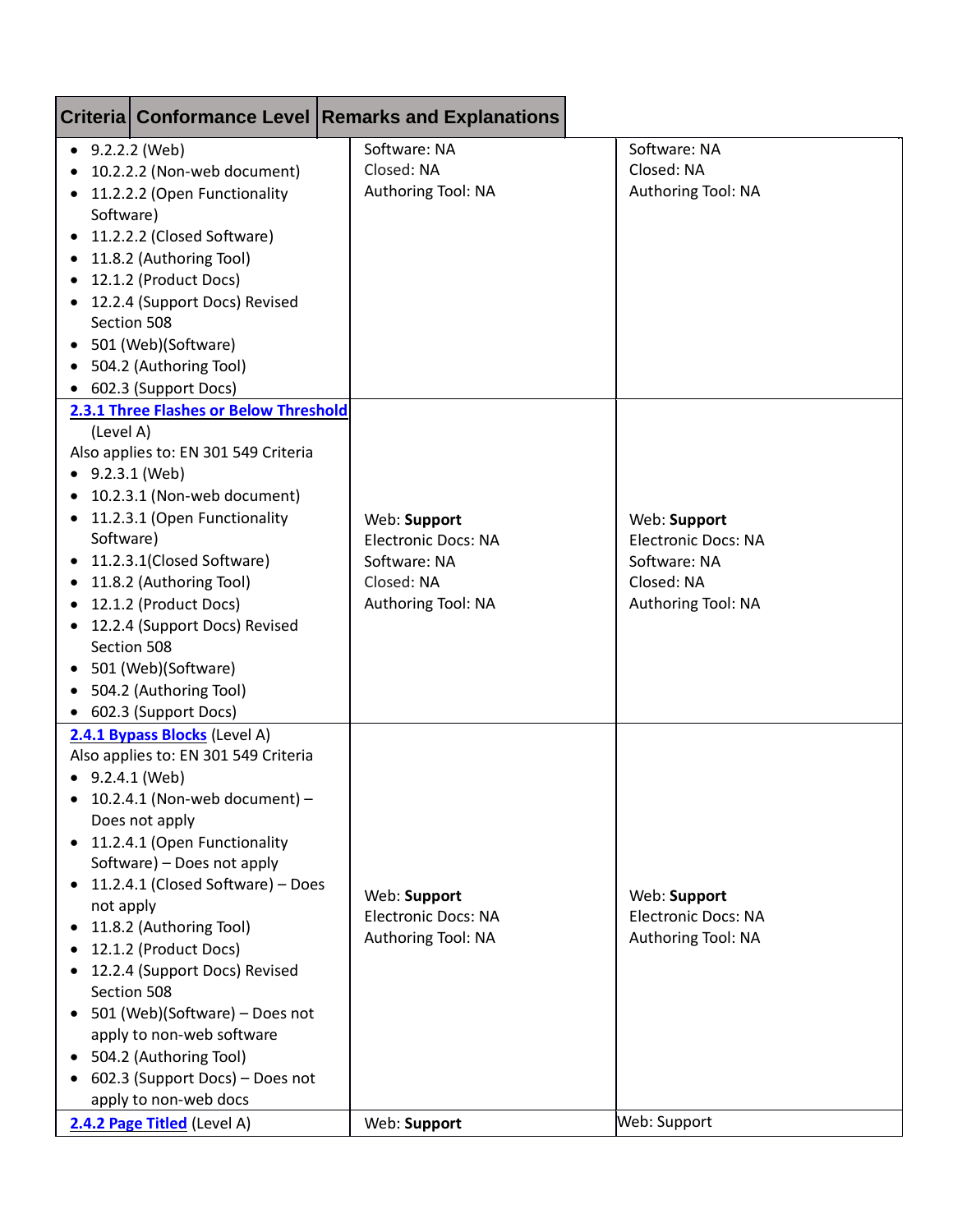|                             |                                                        | Criteria Conformance Level Remarks and Explanations |                                       |
|-----------------------------|--------------------------------------------------------|-----------------------------------------------------|---------------------------------------|
|                             | Also applies to: EN 301 549 Criteria                   | <b>Electronic Docs: NA</b>                          | Electronic Docs: NA                   |
| $\bullet$ 9.2.4.2 (Web)     |                                                        | Software: NA                                        | Software: NA                          |
| 10.2.4.2 (Non-web document) |                                                        | Authoring Tool: NA                                  | Authoring Tool: NA                    |
| $\bullet$                   | 11.2.4.2 (Open Functionality                           |                                                     |                                       |
|                             | Software) - Does not apply                             |                                                     |                                       |
| $\bullet$                   | 11.2.4.2 (Closed Software) - Does                      |                                                     |                                       |
| not apply                   |                                                        |                                                     |                                       |
|                             | 11.8.2 (Authoring Tool)                                |                                                     |                                       |
|                             | 12.1.2 (Product Docs)                                  |                                                     |                                       |
| $\bullet$                   | 12.2.4 (Support Docs) Revised                          |                                                     |                                       |
| Section 508                 |                                                        |                                                     |                                       |
| $\bullet$                   | 501 (Web)(Software)                                    |                                                     |                                       |
| $\bullet$                   | 504.2 (Authoring Tool)                                 |                                                     |                                       |
|                             | • 602.3 (Support Docs)                                 |                                                     |                                       |
|                             | 2.4.3 Focus Order (Level A)                            |                                                     |                                       |
|                             | Also applies to: EN 301 549 Criteria                   |                                                     | Web: Support with exception           |
| $\bullet$ 9.2.4.3 (Web)     |                                                        |                                                     | • Focus is lost when hitting enter at |
|                             | 10.2.4.3 (Non-web document)                            |                                                     | Hide/Show transcript button.          |
| $\bullet$                   | 11.2.4.3 (Open Functionality                           | Web: Partially Support                              | • Focus is lost when pressing the tab |
| Software)                   |                                                        |                                                     | key after reaching a Full Screen      |
|                             | 11.2.4.3 (Closed Software)                             | <b>Electronic Docs: NA</b>                          | icon.                                 |
| ٠                           | 11.8.2 (Authoring Tool)                                | Software: NA                                        |                                       |
| ٠                           | 12.1.2 (Product Docs)                                  | Closed: NA                                          |                                       |
| $\bullet$                   | 12.2.4 (Support Docs) Revised                          | Authoring Tool: NA                                  | Electronic Docs: NA                   |
| Section 508                 |                                                        |                                                     | Software: NA                          |
| $\bullet$                   | 501 (Web)(Software)                                    |                                                     | Closed: NA                            |
| $\bullet$                   | 504.2 (Authoring Tool)                                 |                                                     | Authoring Tool: NA                    |
|                             | 602.3 (Support Docs)                                   |                                                     |                                       |
|                             | 2.4.4 Link Purpose (In Context) (Level                 |                                                     |                                       |
| A)                          |                                                        |                                                     |                                       |
|                             | Also applies to: EN 301 549 Criteria                   |                                                     |                                       |
| $\bullet$ 9.2.4.4 (Web)     |                                                        |                                                     |                                       |
|                             | 10.2.4.4 (Non-web document)                            |                                                     |                                       |
| ٠<br>Software)              | 11.2.4.4 (Open Functionality                           | Web: Support                                        | Web: Support                          |
|                             | 11.2.4.4 (Closed Software                              | <b>Electronic Docs: NA</b><br>Software: NA          | Electronic Docs: NA<br>Software: NA   |
| $\bullet$                   |                                                        | Closed: NA                                          | Closed: NA                            |
|                             | 11.8.2 (Authoring Tool)                                | Authoring Tool: NA                                  | Authoring Tool: NA                    |
| ٠                           | 12.1.2 (Product Docs)<br>12.2.4 (Support Docs) Revised |                                                     |                                       |
| $\bullet$<br>Section 508    |                                                        |                                                     |                                       |
|                             | 501 (Web)(Software)                                    |                                                     |                                       |
| $\bullet$                   |                                                        |                                                     |                                       |
|                             | 504.2 (Authoring Tool)                                 |                                                     |                                       |
| $\bullet$                   | 602.3 (Support Docs)                                   |                                                     |                                       |
| only)                       | 2.5.1 Pointer Gestures (Level A 2.1                    | Web: Support<br><b>Electronic Docs: NA</b>          | Web: Support<br>Electronic Docs: NA   |
|                             | Also applies to: EN 301 549 Criteria                   | Software: NA                                        | Software: NA                          |
|                             |                                                        |                                                     |                                       |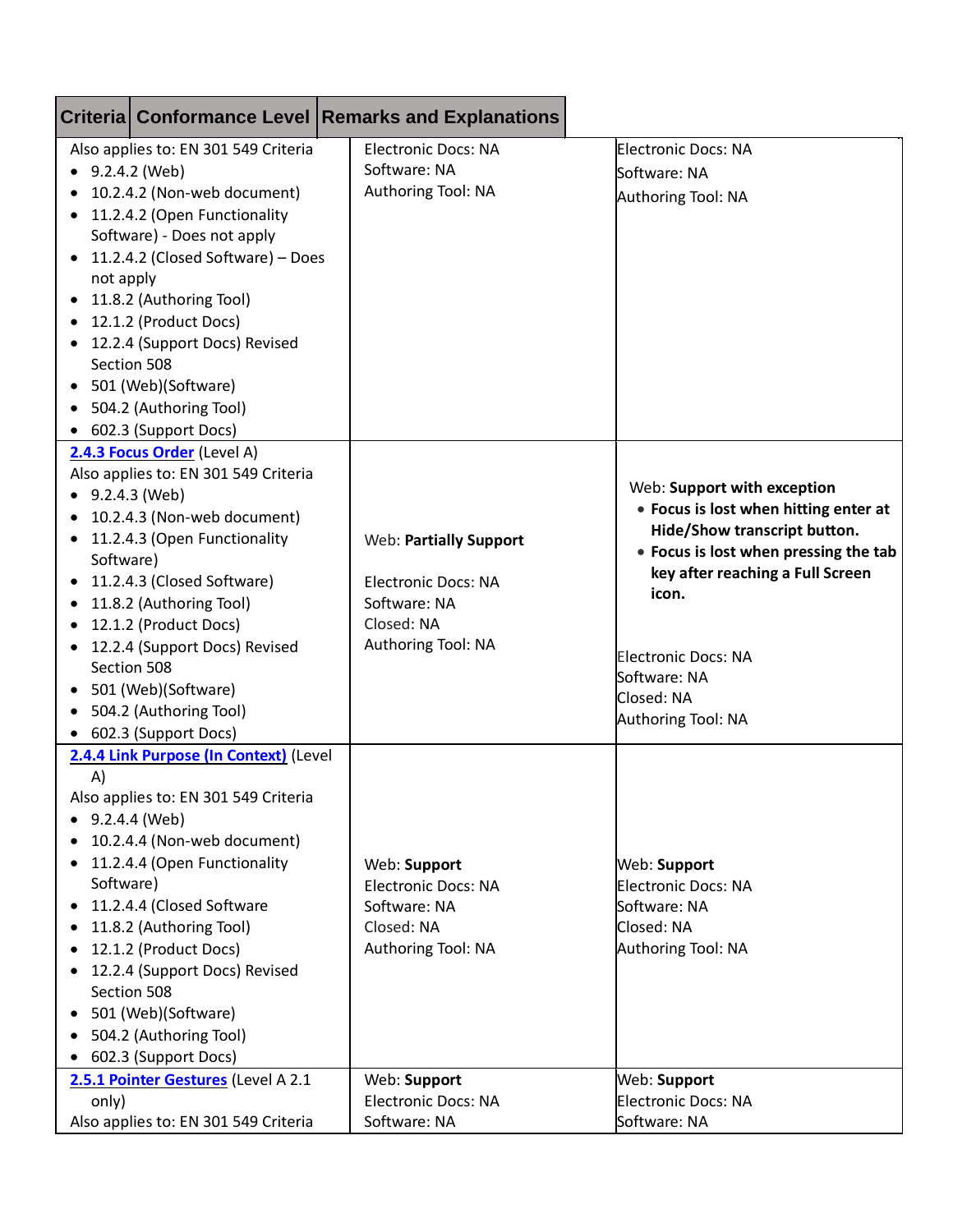|                                                                      |                                                                                                                                                                                                                                                                                                                                                                         | Criteria Conformance Level Remarks and Explanations                                            |                                                                                                |
|----------------------------------------------------------------------|-------------------------------------------------------------------------------------------------------------------------------------------------------------------------------------------------------------------------------------------------------------------------------------------------------------------------------------------------------------------------|------------------------------------------------------------------------------------------------|------------------------------------------------------------------------------------------------|
| $-9.2.5.1$ (Web)<br>$\bullet$<br>Software)<br>$\bullet$<br>$\bullet$ | 10.2.5.1 (Non-web document)<br>11.2.5.1 (Open Functionality<br>11.2.5.1 (Closed Software)<br>11.8.2 (Authoring Tool)<br>12.1.2 (Product Docs)<br>12.2.4 (Support Docs) Revised<br>Section 508 - Does not apply                                                                                                                                                          | Closed: NA<br>Authoring Tool: NA                                                               | Closed: NA<br>Authoring Tool: NA                                                               |
| $\bullet$<br>Software)<br>$\bullet$                                  | 2.5.3 Label in Name (Level A 2.1 only)<br>Also applies to: EN 301 549 Criteria<br>9.2.5.3 (Web)<br>10.2.5.3 (Non-web document)<br>11.2.5.3 (Open Functionality<br>11.2.5.3 (Closed Software)<br>11.8.2 (Authoring Tool)<br>12.1.2 (Product Docs)<br>12.2.4 (Support Docs)<br>Revised Section 508 - Does not apply                                                       | Web: Support<br><b>Electronic Docs: NA</b><br>Software: NA<br>Closed: NA<br>Authoring Tool: NA | Web: Support<br><b>Electronic Docs: NA</b><br>Software: NA<br>Closed: NA<br>Authoring Tool: NA |
| $\bullet$<br>Software)<br>$\bullet$<br>٠                             | 3.1.1 Language of Page (Level A)<br>Also applies to: EN 301 549 Criteria<br>9.3.1.1 (Web)<br>10.3.1.1 (Non-web document)<br>11.3.1.1.1 (Open Functionality<br>11.3.1.1.2 (Closed Software)<br>11.8.2 (Authoring Tool)<br>12.1.2 (Product Docs)<br>12.2.4 (Support Docs) Revised<br>Section 508<br>501 (Web)(Software)<br>504.2 (Authoring Tool)<br>602.3 (Support Docs) | Web: Support<br><b>Electronic Docs: NA</b><br>Software: NA<br>Closed: NA<br>Authoring Tool: NA | Web: Support<br><b>Electronic Docs: NA</b><br>Software: NA<br>Closed: NA<br>Authoring Tool: NA |
| $\bullet$<br>Software)<br>$\bullet$                                  | 3.2.1 On Focus (Level A)<br>Also applies to: EN 301 549 Criteria<br>9.3.2.1 (Web)<br>10.3.2.1 (Non-web document)<br>11.3.2.1 (Open Functionality<br>11.3.2.1 (Closed Software)<br>11.8.2 (Authoring Tool)<br>12.1.2 (Product Docs)<br>12.2.4 (Support Docs) Revised<br>Section 508<br>• 501 (Web)(Software)                                                             | Web: Support<br><b>Electronic Docs: NA</b><br>Software: NA<br>Closed: NA<br>Authoring Tool: NA | Web: Support<br><b>Electronic Docs: NA</b><br>Software: NA<br>Closed: NA<br>Authoring Tool: NA |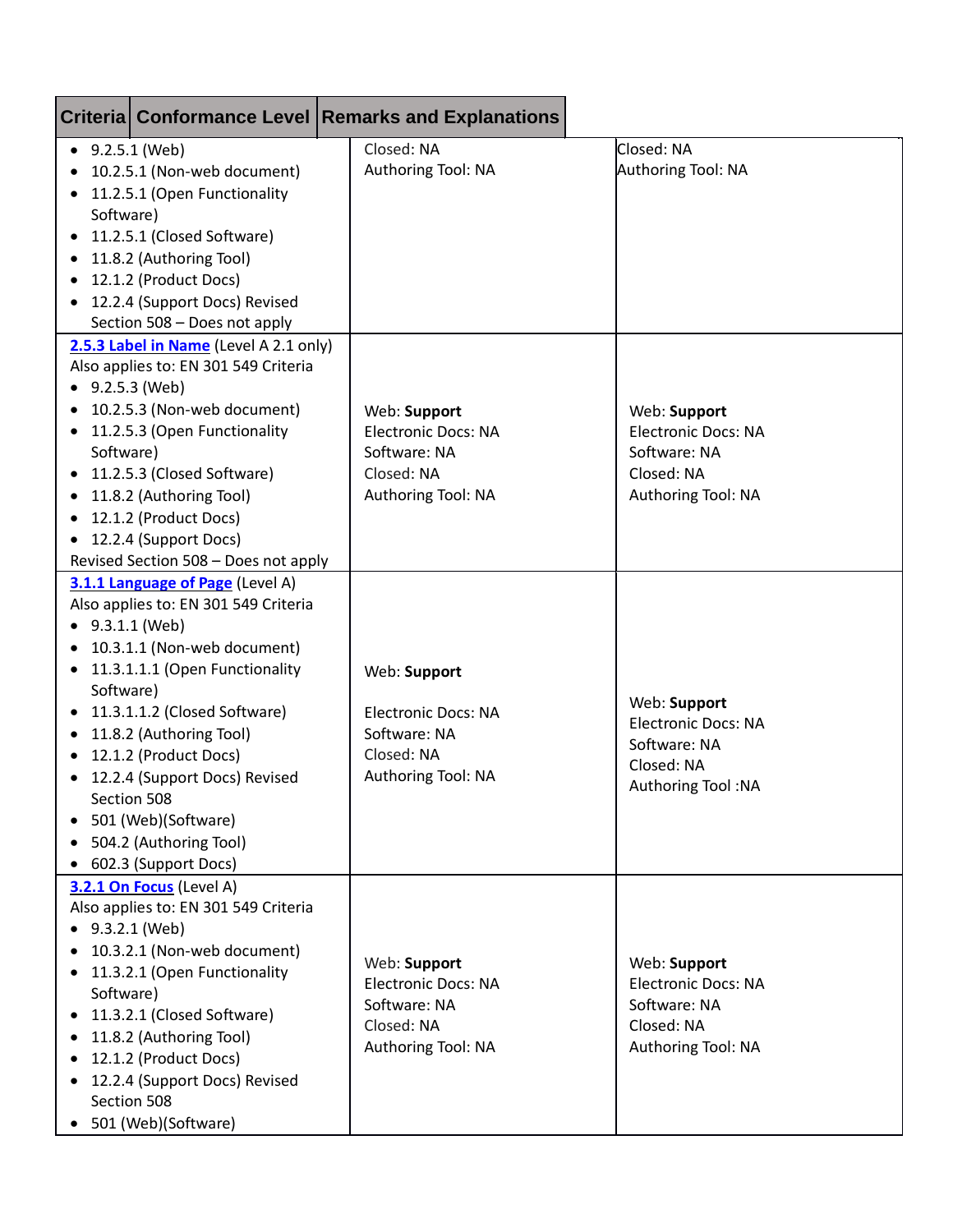|                                                                                              |                                                                                                                                                                                                                                                                                                                                                                           | Criteria Conformance Level Remarks and Explanations                                            |                                                                                                |
|----------------------------------------------------------------------------------------------|---------------------------------------------------------------------------------------------------------------------------------------------------------------------------------------------------------------------------------------------------------------------------------------------------------------------------------------------------------------------------|------------------------------------------------------------------------------------------------|------------------------------------------------------------------------------------------------|
|                                                                                              | • 504.2 (Authoring Tool)<br>602.3 (Support Docs)                                                                                                                                                                                                                                                                                                                          |                                                                                                |                                                                                                |
| $\bullet$ 9.3.2.2 (Web)<br>$\bullet$<br>Software)<br>$\bullet$                               | 3.2.2 On Input (Level A)<br>Also applies to: EN 301 549 Criteria<br>10.3.2.2 (Non-web document)<br>11.3.2.2 (Open Functionality<br>11.3.2.2 (Closed Software)<br>11.8.2 (Authoring Tool)<br>12.1.2 (Product Docs)<br>12.2.4 (Support Docs) Revised<br>Section 508<br>501 (Web)(Software)<br>504.2 (Authoring Tool)<br>602.3 (Support Docs)                                | Web: Support<br><b>Electronic Docs: NA</b><br>Software: NA<br>Closed: NA<br>Authoring Tool: NA | Web: Support<br><b>Electronic Docs: NA</b><br>Software: NA<br>Closed: NA<br>Authoring Tool: NA |
| $\bullet$ 9.3.3.1 (Web)<br>$\bullet$<br>Software)                                            | 3.3.1 Error Identification (Level A)<br>Also applies to: EN 301 549 Criteria<br>10.3.3.1 (Non-web document)<br>11.3.3.1.1 (Open Functionality<br>11.3.3.1.2 (Closed Software)<br>11.8.2 (Authoring Tool)<br>12.1.2 (Product Docs)<br>12.2.4 (Support Docs) Revised<br>Section 508<br>501 (Web)(Software)<br>504.2 (Authoring Tool)<br>• 602.3 (Support Docs)              | Web: Support<br><b>Electronic Docs: NA</b><br>Software: NA<br>Closed: NA<br>Authoring Tool: NA | Web: Support<br><b>Electronic Docs: NA</b><br>Software: NA<br>Closed: NA<br>Authoring Tool: NA |
| $\bullet$<br>Software)<br>٠<br>$\bullet$<br>$\bullet$<br>$\bullet$<br>$\bullet$<br>$\bullet$ | 3.3.2 Labels or Instructions (Level A)<br>Also applies to: EN 301 549 Criteria<br>9.3.3.2 (Web)<br>10.3.3.2 (Non-web document)<br>11.3.3.2 (Open Functionality<br>11.3.3.2 (Closed Software)<br>11.8.2 (Authoring Tool)<br>12.1.2 (Product Docs)<br>12.2.4 (Support Docs) Revised<br>Section 508<br>501 (Web)(Software)<br>504.2 (Authoring Tool)<br>602.3 (Support Docs) | Web: Support<br><b>Electronic Docs: NA</b><br>Software: NA<br>Closed: NA<br>Authoring Tool: NA | Web: Support<br>Electronic Docs: NA<br>Software: NA<br>Closed: NA<br>Authoring Tool: NA        |
|                                                                                              | 4.1.1 Parsing (Level A)                                                                                                                                                                                                                                                                                                                                                   | Web: Support                                                                                   | Web: Support                                                                                   |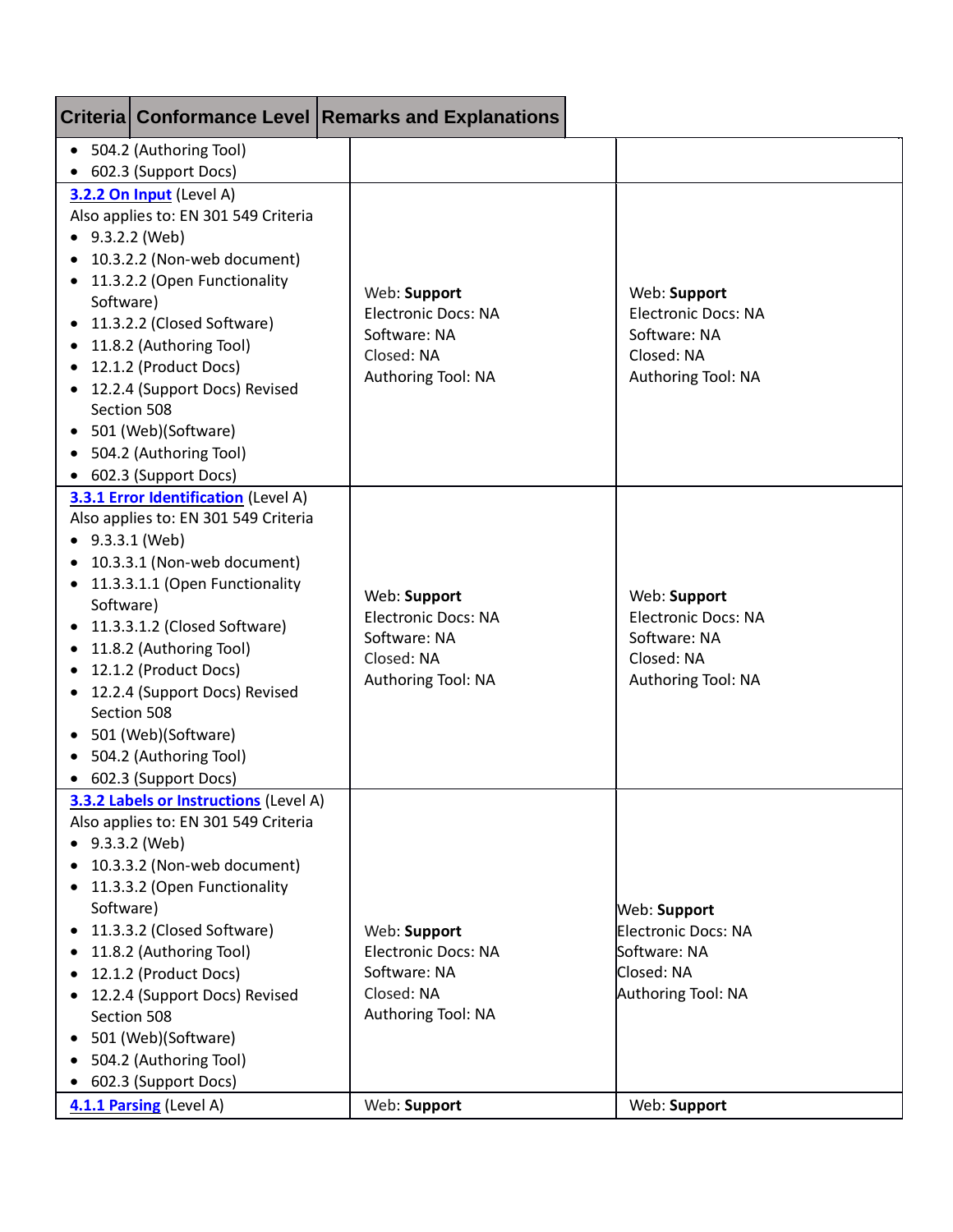|                                                               |                                                                                                                                                                                                                                                                                                                                                                                                        | Criteria Conformance Level Remarks and Explanations                              |                                                                           |
|---------------------------------------------------------------|--------------------------------------------------------------------------------------------------------------------------------------------------------------------------------------------------------------------------------------------------------------------------------------------------------------------------------------------------------------------------------------------------------|----------------------------------------------------------------------------------|---------------------------------------------------------------------------|
| $\bullet$ 9.4.1.1 (Web)<br>٠                                  | Also applies to: EN 301 549 Criteria<br>10.4.1.1 (Non-web document)<br>11.4.1.1.1 (Open Functionality                                                                                                                                                                                                                                                                                                  | <b>Electronic Docs: NA</b><br>Software: NA<br>Authoring Tool: NA                 | <b>Electronic Docs: NA</b><br>Software: NA<br>Authoring Tool: NA          |
| Software)<br>$\bullet$<br>not apply<br>$\bullet$<br>$\bullet$ | 11.4.1.1.2 (Closed Software) - Does<br>11.8.2 (Authoring Tool)<br>12.1.2 (Product Docs)<br>12.2.4 (Support Docs) Revised<br>Section 508<br>501 (Web)(Software)<br>504.2 (Authoring Tool)                                                                                                                                                                                                               |                                                                                  |                                                                           |
| $\bullet$<br>Software)<br>٠<br>required<br>٠<br>$\bullet$     | 602.3 (Support Docs)<br>4.1.2 Name, Role, Value (Level A)<br>Also applies to: EN 301 549 Criteria<br>9.4.1.2 (Web)<br>10.4.1.2 (Non-web document)<br>11.4.1.2.1 (Open Functionality<br>11.4.1.2.2 (Closed Software) - Not<br>11.8.2 (Authoring Tool)<br>12.1.2 (Product Docs)<br>12.2.4 (Support Docs) Revised<br>Section 508<br>501 (Web)(Software)<br>504.2 (Authoring Tool)<br>602.3 (Support Docs) | Web: Support<br><b>Electronic Docs: NA</b><br>Software: NA<br>Authoring Tool: NA | Web: Support<br>Electronic Docs: NA<br>Software: NA<br>Authoring Tool: NA |

### <span id="page-20-0"></span>**Table 2: Success Criteria, Level AA**

Notes:

| <b>Criteria</b>                          | <b>Conformance Level</b>   | <b>Remarks and Explanations</b> |
|------------------------------------------|----------------------------|---------------------------------|
| 1.2.4 Captions (Live) (Level AA)         |                            |                                 |
| Also applies to: EN 301 549 Criteria     |                            |                                 |
| $\bullet$ 9.1.2.4 (Web)                  |                            |                                 |
| • 10.1.2.4 (Non-web document)            |                            |                                 |
| • 11.1.2.4 (Open Functionality Software) |                            |                                 |
| • 11.1.2.4 (Closed Software)             |                            |                                 |
| • 11.8.2 (Authoring Tool)                | Web: Support               | Web: Support                    |
| • 12.1.2 (Product Docs)                  | <b>Electronic Docs: NA</b> | <b>Electronic Docs: NA</b>      |
| • 12.2.4 (Support Docs) Revised Section  | Software: NA               | Software: NA                    |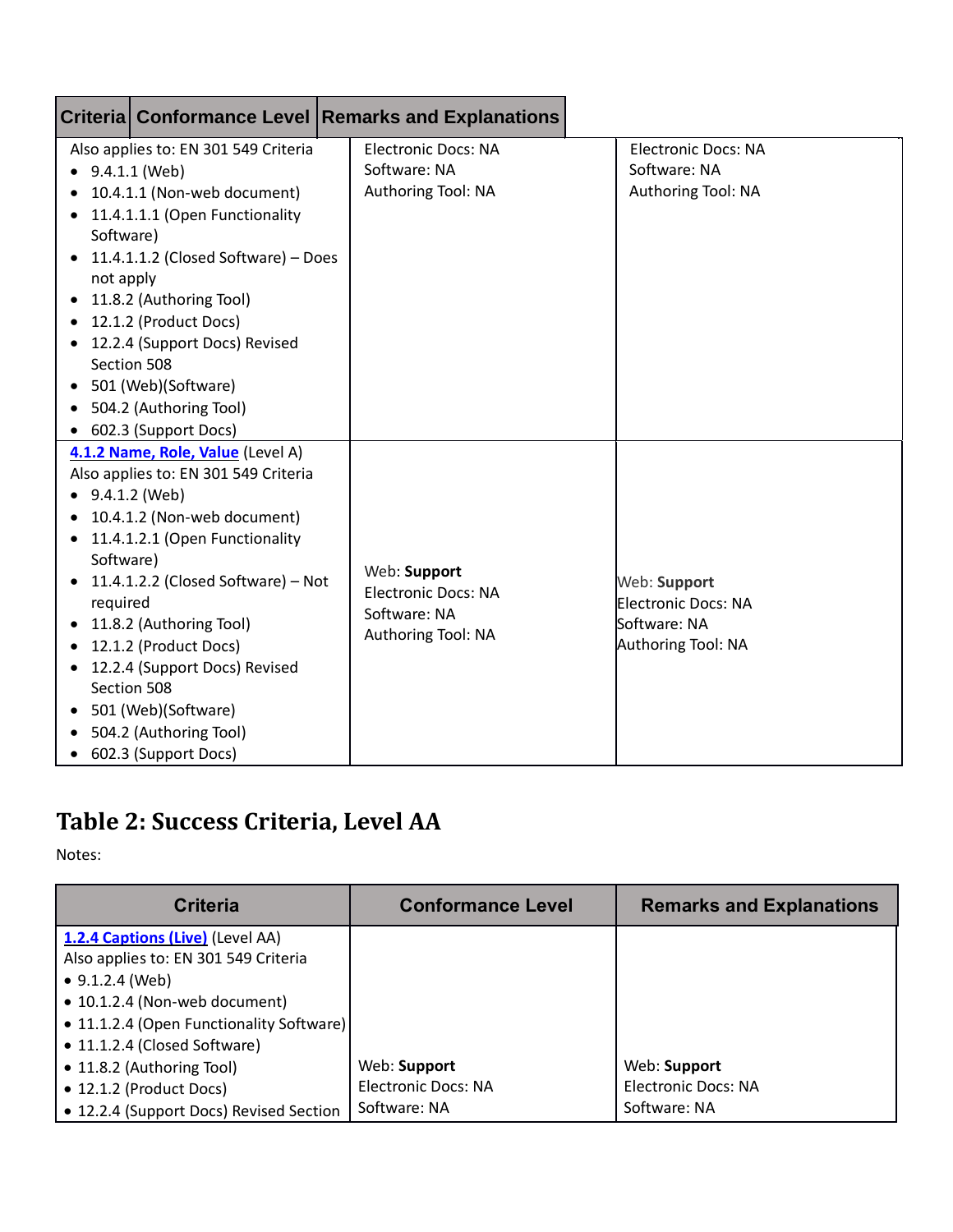| <b>Criteria</b>                                                                                                                                                                                                                                                                                                                                                                                                                                               | <b>Conformance Level</b>                                                                                        | <b>Remarks and Explanations</b>                                                                                                                                                                                                                                                                          |
|---------------------------------------------------------------------------------------------------------------------------------------------------------------------------------------------------------------------------------------------------------------------------------------------------------------------------------------------------------------------------------------------------------------------------------------------------------------|-----------------------------------------------------------------------------------------------------------------|----------------------------------------------------------------------------------------------------------------------------------------------------------------------------------------------------------------------------------------------------------------------------------------------------------|
| 508<br>• 501 (Web)(Software)<br>• 504.2 (Authoring Tool)                                                                                                                                                                                                                                                                                                                                                                                                      | Closed:NA<br>Authoring Tool: NA                                                                                 | Closed: NA<br>Authoring Tool: NA                                                                                                                                                                                                                                                                         |
| • 602.3 (Support Docs)<br><b>1.2.5 Audio Description (Prerecorded)</b><br>(Level AA)<br>Also applies to: EN 301 549 Criteria<br>$\bullet$ 9.1.2.5 (Web)<br>• 10.1.2.5 (Non-web document)<br>• 11.1.2.5 (Open Functionality Software)<br>• 11.1.2.5 (Closed Software)<br>• 11.8.2 (Authoring Tool)<br>• 12.1.2 (Product Docs)<br>• 12.2.4 (Support Docs) Revised Section<br>508<br>• 501 (Web)(Software)<br>• 504.2 (Authoring Tool)<br>• 602.3 (Support Docs) | Web: Support<br><b>Electronic Docs: NA</b><br>Software: NA<br>Closed: NA<br>Authoring Tool: NA                  | Web: Support<br><b>Electronic Docs: NA</b><br>Software: NA<br>Closed: NA<br>Authoring Tool: NA                                                                                                                                                                                                           |
| 1.3.4 Orientation (Level AA 2.1 only)<br>Also applies to: EN 301 549 Criteria<br>$\bullet$ 9.1.3.4 (Web)<br>• 10.1.3.4 (Non-web document)<br>• 11.1.3.4 (Open Functionality Software)<br>• 11.1.3.4 (Closed Software)<br>• 11.8.2 (Authoring Tool)<br>• 12.1.2 (Product Docs)<br>• 12.2.4 (Support Docs) Revised Section<br>508 - Does not apply                                                                                                              | <b>Web: Partially Support</b><br><b>Electronic Docs: NA</b><br>Software: NA<br>Closed: NA<br>Authoring Tool: NA | Web: Mobile devices must have the<br>newer versions IOS 13 of mobile<br>browser with downloading capability<br>to Sign Into their account in landscape<br>mode. Downloads of CSV file on<br>Mobile devices are not available.<br>Electronic Docs: NA<br>Software: NA<br>Closed: NA<br>Authoring Tool: NA |
| 1.4.3 Contrast (Minimum) (Level AA)<br>Also applies to: EN 301 549 Criteria<br>$\bullet$ 9.1.4.3 (Web)<br>• 10.1.4.3 (Non-web document)<br>• 11.1.4.3 (Open Functionality Software)<br>• 11.1.4.3 (Closed Software)<br>• 11.8.2 (Authoring Tool)<br>• 12.1.2 (Product Docs)<br>• 12.2.4 (Support Docs) Revised Section<br>508<br>• 501 (Web)(Software)<br>• 504.2 (Authoring Tool)<br>• 602.3 (Support Docs)                                                  | Web: Support<br><b>Electronic Docs: NA</b><br>Software: NA<br>Closed: NA<br>Authoring Tool: NA                  | Web: Support<br><b>Electronic Docs: NA</b><br>Software: NA<br>Closed: NA<br>Authoring Tool: NA                                                                                                                                                                                                           |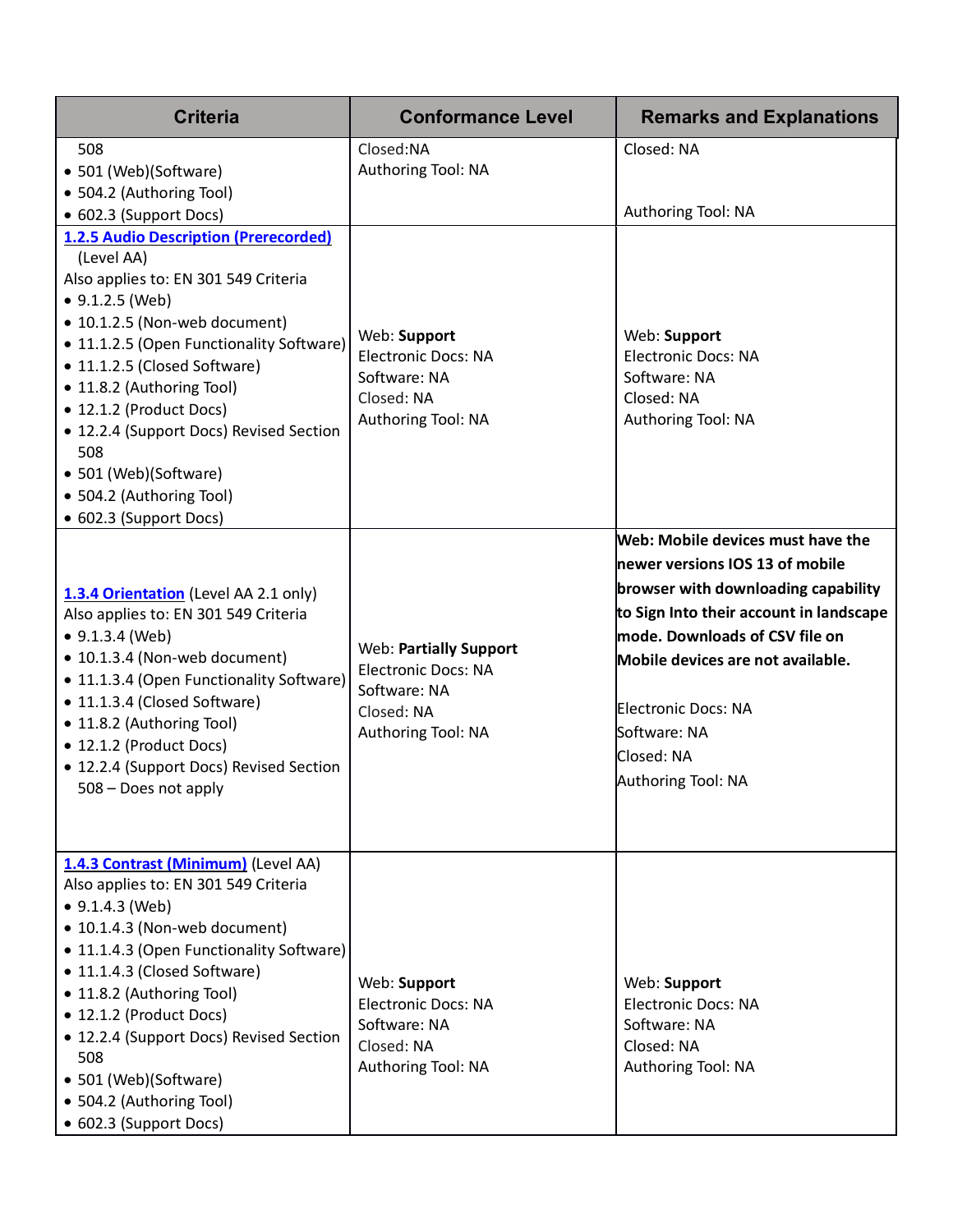| <b>Criteria</b>                                                                                                                                                                                                                                                                                                                                                                                                                        | <b>Conformance Level</b>                                                                                        | <b>Remarks and Explanations</b>                                                                                                                                            |
|----------------------------------------------------------------------------------------------------------------------------------------------------------------------------------------------------------------------------------------------------------------------------------------------------------------------------------------------------------------------------------------------------------------------------------------|-----------------------------------------------------------------------------------------------------------------|----------------------------------------------------------------------------------------------------------------------------------------------------------------------------|
| 1.4.4 Resize text (Level AA)<br>Also applies to: EN 301 549 Criteria<br>$\bullet$ 9.1.4.4 (Web)<br>• 10.1.4.4 (Non-web document)<br>• 11.1.4.4.1 (Open Functionality<br>Software)<br>• 11.1.4.4.2 (Closed Software)<br>• 11.8.2 (Authoring Tool)<br>• 12.1.2 (Product Docs)<br>• 12.2.4 (Support Docs) Revised Section<br>508<br>• 501 (Web)(Software)<br>• 504.2 (Authoring Tool)<br>• 602.3 (Support Docs)                           | Web: Support<br><b>Electronic Docs: NA</b><br>Software: NA<br>Closed: NA<br>Authoring Tool: NA                  | Web: Support<br>Electronic Docs: NA<br>Software: NA<br>Closed: NA<br>Authoring Tool: NA                                                                                    |
| 1.4.5 Images of Text (Level AA)<br>Also applies to:<br>EN 301 549 Criteria<br>$\bullet$ 9.1.4.5 (Web)<br>• 10.1.4.5 (Non-web document)<br>• 11.1.4.5.1 (Open Functionality<br>Software)<br>• 11.1.4.5.2 (Closed Software) - Does<br>not apply<br>• 11.8.2 (Authoring Tool)<br>• 12.1.2 (Product Docs)<br>• 12.2.4 (Support Docs) Revised Section<br>508<br>• 501 (Web)(Software)<br>• 504.2 (Authoring Tool)<br>• 602.3 (Support Docs) | Web: Support<br><b>Electronic Docs: NA</b><br>Software: NA<br>Authoring Tool: NA                                | Web: Support<br><b>Electronic Docs: NA</b><br>Software: NA<br>Authoring Tool: NA                                                                                           |
| 1.4.10 Reflow (Level AA 2.1 only)<br>Also applies to: EN 301 549 Criteria<br>$\bullet$ 9.1.4.10 (Web)<br>• 10.1.4.10 (Non-web document)<br>• 11.1.4.10.1 (Open Functionality<br>Software)<br>• 11.1.4.10.2 (Closed Software)<br>• 11.8.2 (Authoring Tool)<br>• 12.1.2 (Product Docs)<br>• 12.2.4 (Support Docs)<br>Revised Section 508 - Does not apply                                                                                | <b>Web: Partially Support</b><br><b>Electronic Docs: NA</b><br>Software: NA<br>Closed: NA<br>Authoring Tool: NA | Web: Support with exception only<br>occurs in IE11 browser and works<br>fine with Chrome<br><b>Electronic Docs: NA</b><br>Software: NA<br>Closed: NA<br>Authoring Tool: NA |
| 1.4.11 Non-text Contrast (Level AA 2.1<br>only)<br>Also applies to: EN 301 549 Criteria<br>$\bullet$ 9.1.4.11 (Web)<br>• 10.1.4.11 (Non-web document)                                                                                                                                                                                                                                                                                  | <b>Web: Partially Support</b><br><b>Electronic Docs: NA</b>                                                     | Web: Support<br>Electronic Docs: NA                                                                                                                                        |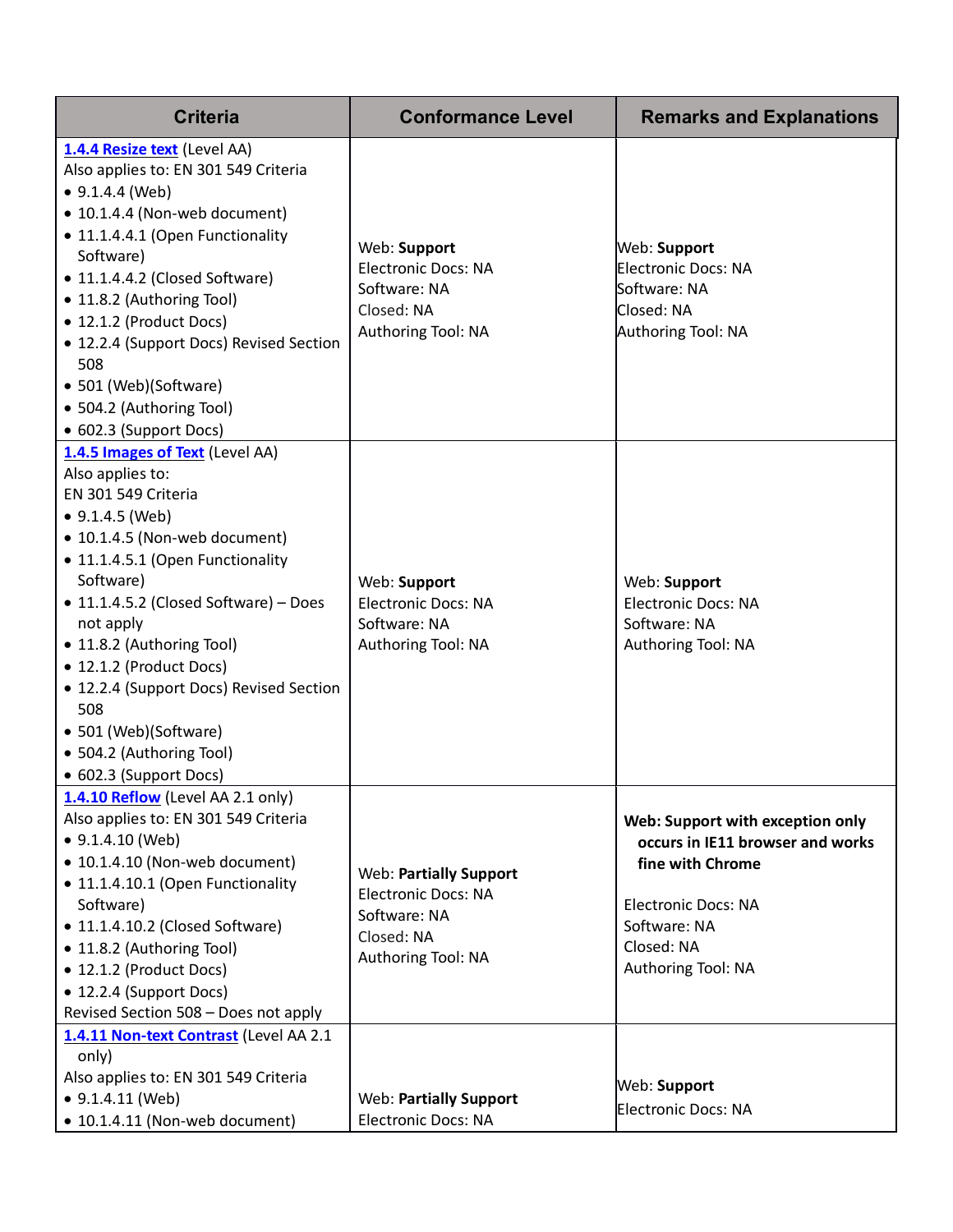| <b>Criteria</b>                                                                                                                                                                                                                                                                                                                                                                                                                                                                                                                                 | <b>Conformance Level</b>                                                                       | <b>Remarks and Explanations</b>                                                                       |
|-------------------------------------------------------------------------------------------------------------------------------------------------------------------------------------------------------------------------------------------------------------------------------------------------------------------------------------------------------------------------------------------------------------------------------------------------------------------------------------------------------------------------------------------------|------------------------------------------------------------------------------------------------|-------------------------------------------------------------------------------------------------------|
| • 11.1.4.11 (Open Functionality<br>Software)<br>• 11.1.4.11 (Closed Software)<br>• 11.8.2 (Authoring Tool)<br>• 12.1.2 (Product Docs)<br>• 12.2.4 (Support Docs)<br>Revised Section 508 - Does not apply                                                                                                                                                                                                                                                                                                                                        | Software: NA<br>Closed: NA<br>Authoring Tool: NA                                               | Software: NA<br>Closed: NA<br>Authoring Tool: NA                                                      |
| 1.4.12 Text Spacing (Level AA 2.1 only)<br>Also applies to: EN 301 549 Criteria<br>$\bullet$ 9.1.4.12 (Web)<br>• 10.1.4.12 (Non-web document)<br>• 11.1.4.12 (Open Functionality<br>Software)<br>• 11.1.4.12 (Closed Software)<br>• 11.8.2 (Authoring Tool)<br>• 12.1.2 (Product Docs)<br>• 12.2.4 (Support Docs) Revised Section<br>508 - Does not apply                                                                                                                                                                                       | Web: Support<br><b>Electronic Docs: NA</b><br>Software: NA<br>Closed: NA<br>Authoring Tool: NA | <b>Web: Support</b><br><b>Electronic Docs: NA</b><br>Software: NA<br>Closed: NA<br>Authoring Tool: NA |
| 2.4.5 Multiple Ways (Level AA)<br>Also applies to: EN 301 549 Criteria<br>$\bullet$ 9.2.4.5 (Web)<br>• 10.2.4.5 (Non-web document) - Does<br>not apply<br>• 11.2.4.5 (Open Functionality Software)<br>- Does not apply<br>• 11.2.4.5 (Closed Software) - Does not<br>apply<br>• 11.8.2 (Authoring Tool)<br>• 12.1.2 (Product Docs)<br>• 12.2.4 (Support Docs) Revised Section<br>508<br>• 501 (Web)(Software) – Does not apply<br>to non-web software<br>• 504.2 (Authoring Tool)<br>• 602.3 (Support Docs) – Does not apply<br>to non-web docs | Web: Support<br><b>Electronic Docs: NA</b><br>Authoring Tool: NA                               | Web: Support<br><b>Electronic Docs: NA</b><br>Authoring Tool: NA                                      |
| 2.4.6 Headings and Labels (Level AA)<br>Also applies to: EN 301 549 Criteria<br>$• 9.2.4.6$ (Web)<br>• 10.2.4.6 (Non-web document)<br>• 11.2.4.6 (Open Functionality Software)<br>• 11.2.4.6 (Closed Software)<br>• 11.8.2 (Authoring Tool)<br>• 12.1.2 (Product Docs)<br>• 12.2.4 (Support Docs) Revised Section<br>508                                                                                                                                                                                                                        | Web: Support<br><b>Electronic Docs: NA</b><br>Software: NA<br>Closed: NA<br>Authoring Tool: NA | Web: Support<br><b>Electronic Docs: NA</b><br>Software: NA<br>Closed: NA<br>Authoring Tool: NA        |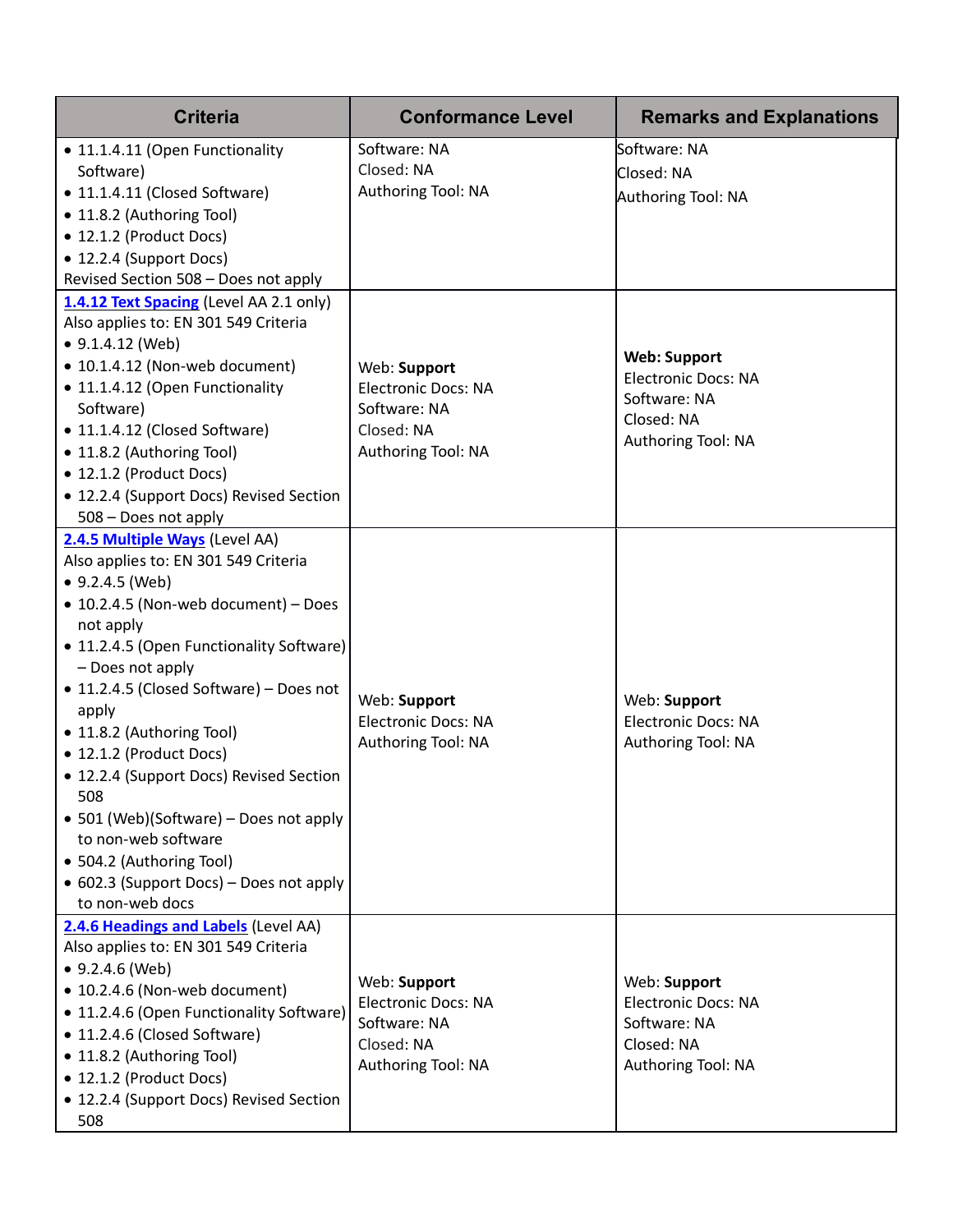| <b>Criteria</b>                                                                                                                                                                                                                                                                                                                                                                                                                                                                | <b>Conformance Level</b>                                                                                          | <b>Remarks and Explanations</b>                                                                                                                                                                                                                                               |
|--------------------------------------------------------------------------------------------------------------------------------------------------------------------------------------------------------------------------------------------------------------------------------------------------------------------------------------------------------------------------------------------------------------------------------------------------------------------------------|-------------------------------------------------------------------------------------------------------------------|-------------------------------------------------------------------------------------------------------------------------------------------------------------------------------------------------------------------------------------------------------------------------------|
| • 501 (Web)(Software)<br>• 504.2 (Authoring Tool)<br>• 602.3 (Support Docs)<br>2.4.7 Focus Visible (Level AA)<br>Also applies to: EN 301 549 Criteria<br>• 9.2.4.7 (Web)<br>• 10.2.4.7 (Non-web document)<br>• 11.2.4.7 (Open Functionality Software)<br>• 11.2.4.7 (Closed Software)<br>• 11.8.2 (Authoring Tool)<br>• 12.1.2 (Product Docs)<br>• 12.2.4 (Support Docs) Revised Section<br>508<br>• 501 (Web)(Software)<br>• 504.2 (Authoring Tool)<br>• 602.3 (Support Docs) | <b>Web: Partially Supported</b><br><b>Electronic Docs: NA</b><br>Software: NA<br>Closed: NA<br>Authoring Tool: NA | Web: User is not able to access the<br>Login Button with up/down arrow<br>keys when screen reader is on.<br>If a scroll bar exist in the transcript a<br>keyboard access error will display<br><b>Electronic Docs: NA</b><br>Software: NA<br>Closed: NA<br>Authoring Tool: NA |
| 3.1.2 Language of Parts (Level AA)<br>Also applies to: EN 301 549 Criteria<br>$\bullet$ 9.3.1.2 (Web)<br>• 10.3.1.2 (Non-web document)<br>• 11.3.1.2 (Open Functionality Software)<br>- Does not apply<br>• 11.3.1.2 (Closed Software) - Does not<br>apply<br>• 11.8.2 (Authoring Tool)<br>• 12.1.2 (Product Docs)<br>• 12.2.4 (Support Docs) Revised Section<br>508<br>• 501 (Web)(Software)<br>• 504.2 (Authoring Tool)<br>• 602.3 (Support Docs)                            | Web: Support<br><b>Electronic Docs: NA</b><br>Software: NA<br>Authoring Tool: NA                                  | Web: Support<br><b>Electronic Docs: NA</b><br>Software: NA<br>Authoring Tool: NA                                                                                                                                                                                              |
| <b>3.2.3 Consistent Navigation (Level AA)</b><br>Also applies to: EN 301 549 Criteria<br>• 9.3.2.3 (Web)<br>• 10.3.2.3 (Non-web document) - Does<br>not apply<br>• 11.3.2.3 (Open Functionality Software)<br>- Does not apply<br>• 11.3.2.3 (Closed Software) – Does not<br>apply<br>• 11.8.2 (Authoring Tool)<br>• 12.1.2 (Product Docs)<br>• 12.2.4 (Support Docs)<br><b>Revised Section 508</b><br>• 501 (Web)(Software) – Does not apply<br>to non-web software            | Web: Support<br><b>Electronic Docs: NA</b><br>Authoring Tool: NA                                                  | Web: Support<br><b>Electronic Docs: NA</b><br>Authoring Tool: NA                                                                                                                                                                                                              |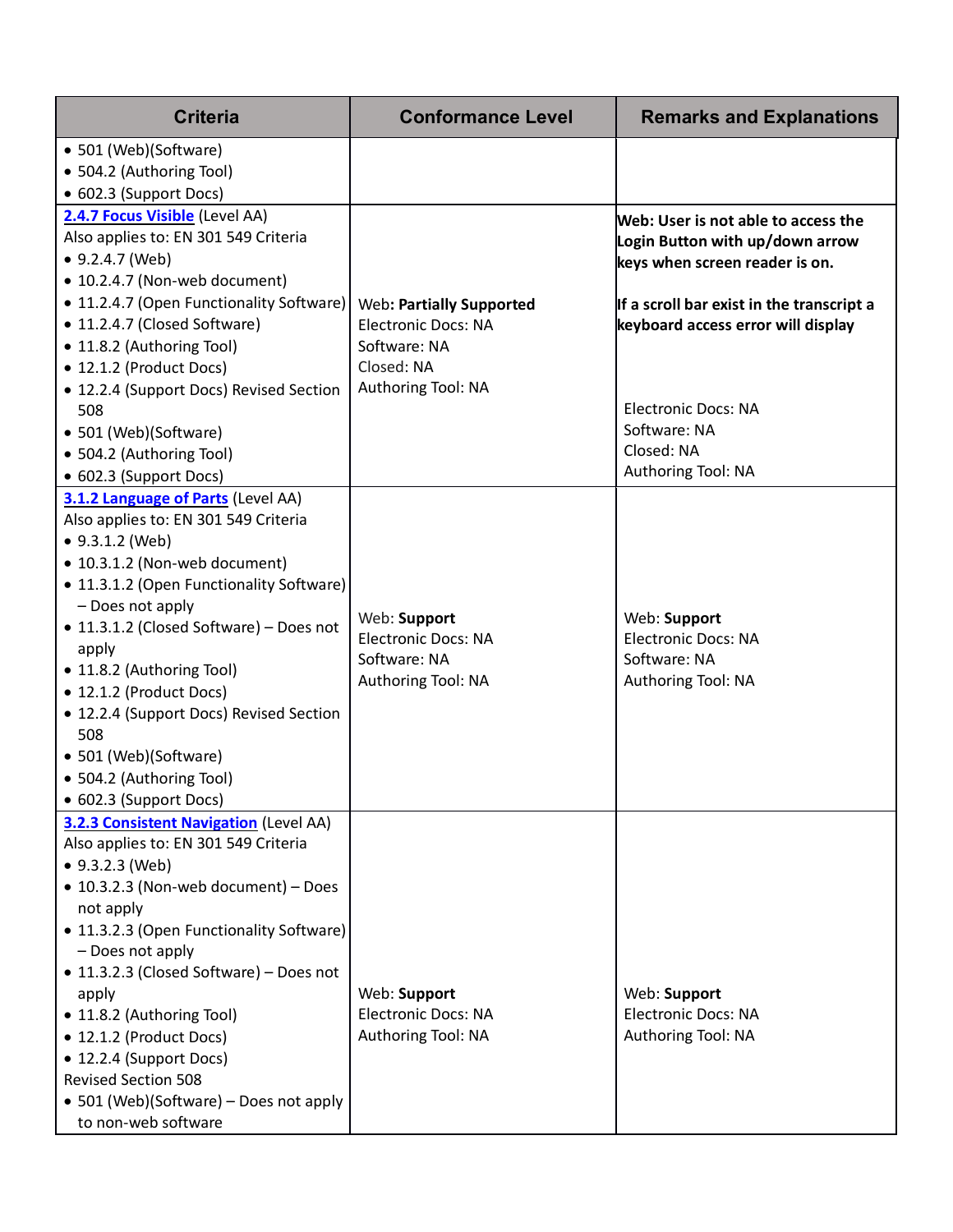| <b>Criteria</b>                                                                        | <b>Conformance Level</b>   | <b>Remarks and Explanations</b> |
|----------------------------------------------------------------------------------------|----------------------------|---------------------------------|
| • 504.2 (Authoring Tool)<br>• 602.3 (Support Docs) - Does not apply<br>to non-web docs |                            |                                 |
| 3.2.4 Consistent Identification (Level                                                 |                            |                                 |
| AA)                                                                                    |                            |                                 |
| Also applies to: EN 301 549 Criteria                                                   |                            |                                 |
| • 9.3.2.4 (Web)                                                                        |                            |                                 |
| • 10.3.2.4 (Non-web document) - Does                                                   |                            |                                 |
| not apply                                                                              |                            |                                 |
| • 11.3.2.4 (Open Functionality Software)<br>- Does not apply                           |                            |                                 |
| • 11.3.2.4 (Closed Software) - Does not                                                | Web: Support               | Web: Support                    |
| apply                                                                                  | <b>Electronic Docs: NA</b> | <b>Electronic Docs: NA</b>      |
| • 11.8.2 (Authoring Tool)                                                              | Authoring Tool: NA         | Authoring Tool: NA              |
| • 12.1.2 (Product Docs)                                                                |                            |                                 |
| • 12.2.4 (Support Docs)                                                                |                            |                                 |
| <b>Revised Section 508</b>                                                             |                            |                                 |
| • 501 (Web)(Software) – Does not apply                                                 |                            |                                 |
| to non-web software                                                                    |                            |                                 |
| • 504.2 (Authoring Tool)                                                               |                            |                                 |
| • 602.3 (Support Docs) – Does not apply                                                |                            |                                 |
| to non-web docs                                                                        |                            |                                 |
| <b>3.3.3 Error Suggestion</b> (Level AA)                                               |                            |                                 |
| Also applies to: EN 301 549 Criteria                                                   |                            |                                 |
| • 9.3.3.3 (Web)                                                                        |                            |                                 |
| • 10.3.3.3 (Non-web document)                                                          |                            |                                 |
| • 11.3.3.3 (Open Functionality Software)                                               | Web: Support               | Web: Support                    |
| • 11.3.3.3 (Closed Software)                                                           | <b>Electronic Docs: NA</b> | <b>Electronic Docs: NA</b>      |
| • 11.8.2 (Authoring Tool)                                                              | Software: NA<br>Closed:    | Software: NA                    |
| • 12.1.2 (Product Docs)                                                                | Authoring Tool: NA         | Closed:<br>Authoring Tool: NA   |
| • 12.2.4 (Support Docs)<br><b>Revised Section 508</b>                                  |                            |                                 |
| • 501 (Web)(Software)                                                                  |                            |                                 |
| • 504.2 (Authoring Tool)                                                               |                            |                                 |
| • 602.3 (Support Docs)                                                                 |                            |                                 |
| 3.3.4 Error Prevention (Legal, Financial,                                              |                            |                                 |
| Data) (Level AA)                                                                       |                            |                                 |
| Also applies to: EN 301 549 Criteria                                                   |                            |                                 |
| $\bullet$ 9.3.3.4 (Web)                                                                | Web: Support               | Web: Support                    |
| • 10.3.3.4 (Non-web document)                                                          | Electronic Docs: NA        | <b>Electronic Docs: NA</b>      |
| • 11.3.3.4 (Open Functionality Software)                                               | Software: NA               | Software: NA                    |
| • 11.3.3.4 (Closed Software)                                                           | Closed: NA                 | Closed: NA                      |
| • 11.8.2 (Authoring Tool)                                                              | Authoring Tool: NA         | Authoring Tool: NA              |
| • 12.1.2 (Product Docs)                                                                |                            |                                 |
| • 12.2.4 (Support Docs)                                                                |                            |                                 |
| <b>Revised Section 508</b>                                                             |                            |                                 |